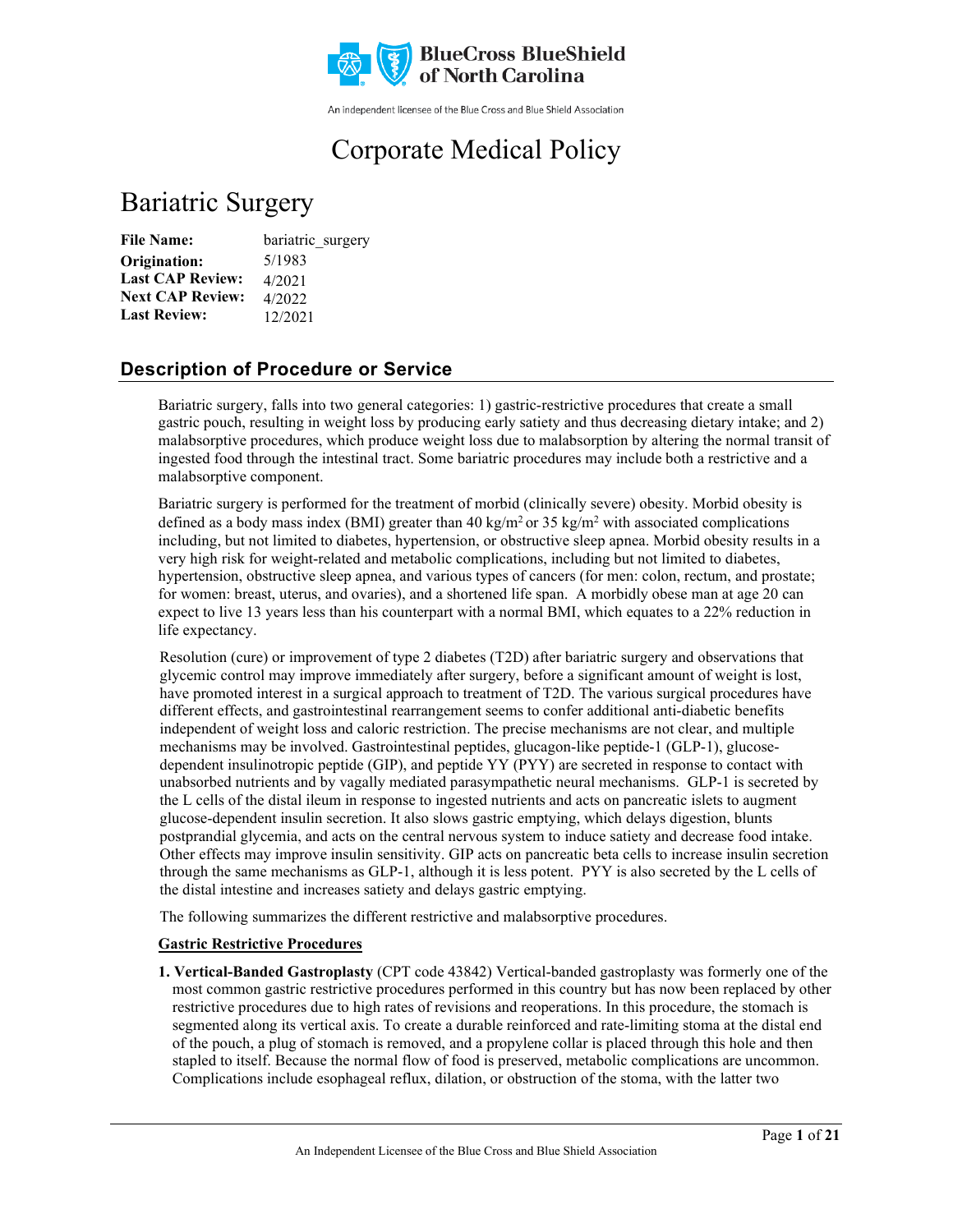requiring reoperation. Dilation of the stoma is a common reason for weight regain. Vertical-banded gastroplasty may be performed using an open or laparoscopic approach.

**2. Adjustable Gastric Banding** (CPT code 43770) Adjustable gastric banding involves placing a gastric band around the exterior of the stomach. The band is attached to a reservoir that is implanted subcutaneously in the rectus sheath. Injecting the reservoir with saline will alter the diameter of the gastric band; therefore, the rate- limiting stoma in the stomach can be progressively narrowed to induce greater weight loss, or expanded if complications develop. Because the stomach is not entered, the surgery and any revisions, if necessary, are relatively simple. Complications include slippage of the external band or band erosion through the gastric wall. Currently, two such devices are approved by the US Food and Drug Administration (FDA) for marketing in the U.S, the Lap-Band (Apollo Endosurgery) and the Realize band (Ethicon Endosurgery). The labeled indications for Lap Band devices are as follows:

"The Lap-Band system is indicated for use in weight reduction for severely obese patients with a body mass index (BMI) of at least 40 or a BMI of at least 35 with one or more severe comorbid conditions, or those who are 100 lbs or more over their estimated ideal weight according to the 1983 Metropolitan Life Insurance Tables (use the midpoint for medium frame). It is indicated for use only in severely obese adult patients who have failed more conservative weight-reduction alternatives, such as supervised diet, exercise and behavior modification programs. Patients who elect to have this surgery must make the commitment to accept significant changes in their eating habits for the rest of their lives."

In 2011, FDA-labelled indications for the LAP-BAND were expanded to include patients with a BMI from 30 to 34 with at least 1 obesity-related comorbid condition.

A second adjustable gastric banding device was approved by the FDA through the Premarket Approval (PMA) process in September 2007, the REALIZE model (Ethicon Endosurgery, Cincinnati, OH). Labeled indications for this device are as listed below:

"The [REALIZE] device is indicated for weight reduction for morbidly obese patients and is indicated for individuals with a BMI of at least 40 kg/m<sup>2</sup>, or a BMI of at least 35 kg/m<sup>2</sup> with one or more comorbid conditions. The band is indicated for use only in morbidly obese adult patients who have failed more conservative weight-reduction alternatives, such as supervised diet, exercise, and behavior modification programs."

**3. Open Gastric Bypass** (CPT code 43846) The original gastric bypass surgeries were based on the observation that post-gastrectomy patients tended to lose weight. The current procedure involves both a restrictive and a malabsorptive component, with horizontal or vertical partition of the stomach performed in association with a Roux-en-Y procedure (i.e., a gastrojejunal anastomosis). Thus, the flow of food bypasses the duodenum and proximal small bowel. The procedure may also be associated with an unpleasant dumping syndrome, in which a large osmotic load delivered directly to the jejunum from the stomach produces abdominal pain and/or vomiting. The dumping syndrome may further reduce intake, particularly in "sweets eaters." Operative complications include leakage and marginal ulceration at the anastomotic site. Because the normal flow of food is disrupted, there are more metabolic complications compared to other gastric restrictive procedures, including iron deficiency anemia, vitamin B-12 deficiency, and hypocalcemia, all of which can be corrected by oral supplementation. Another concern is the ability to evaluate the "blind" bypassed portion of the stomach. Gastric bypass may be performed with either an open or laparoscopic technique.

**Note:** In 2005, the CPT code 43846 was revised to indicate that the short limb must be 150 cm or less, compared to the previous 100 cm. This change reflects the common practice in which the Roux limb of a gastric bypass has been lengthened to 150 cm. This length also serves to distinguish a standard gastric bypass with a very long or very, very long gastric bypass, as discussed further here.

- **4. Laparoscopic Gastric Bypass** CPT code 43644 was introduced in 2005 and essentially described the same procedure as No. 3, but performed laparoscopically.
- **5. Mini-Gastric Bypass** (no specific CPT code) Recently, a variant of the gastric bypass, called the minigastric bypass, has been popularized. Using a laparoscopic approach, the stomach is segmented, similar to a traditional gastric bypass, but instead of creating a Roux-en-Y anastomosis, the jejunum is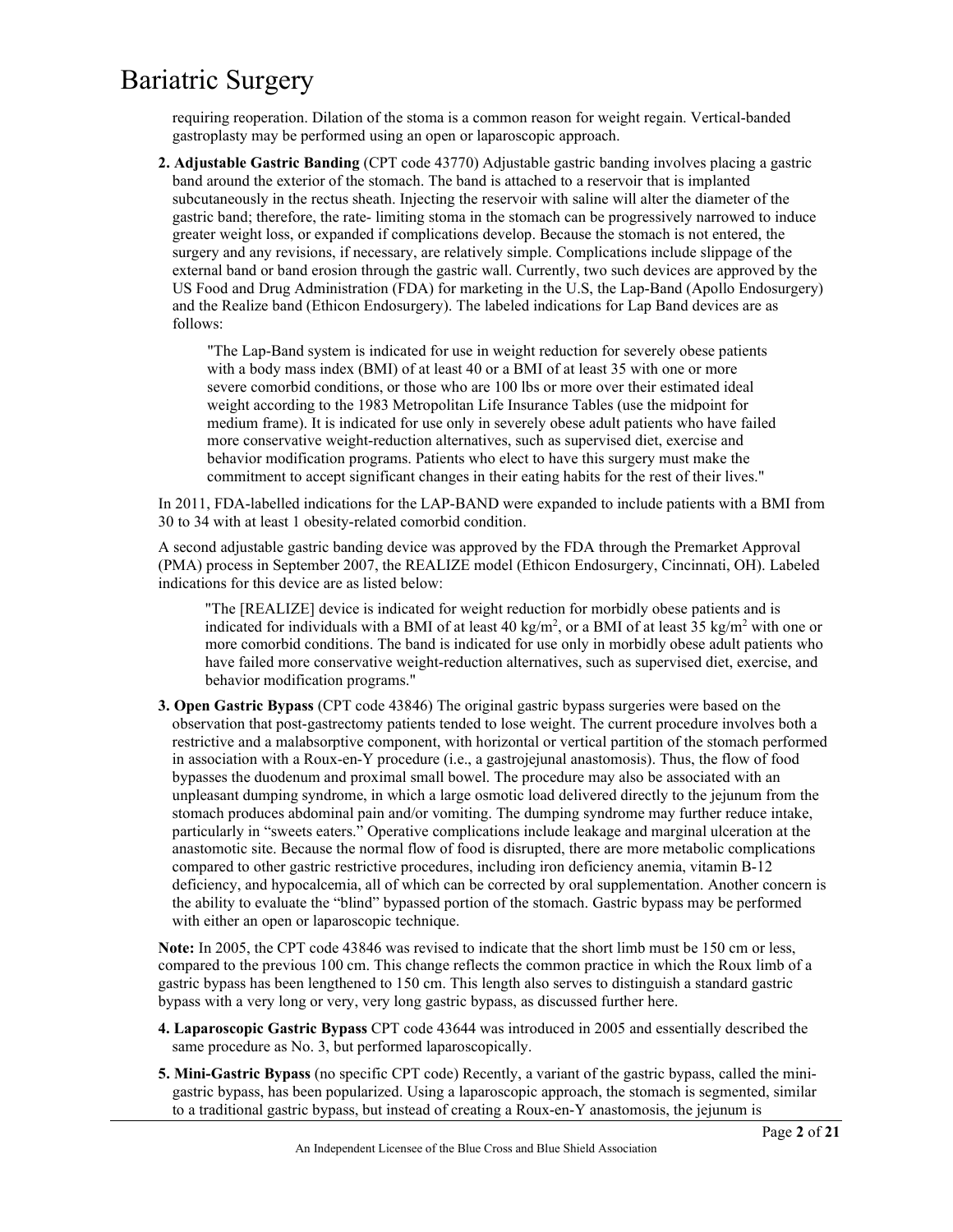anastomosed directly to the stomach as a loop, similar to a Billroth II procedure. This unique aspect of this procedure is not based on its laparoscopic approach but rather the type of anastomosis used. It should also be noted that CPT code 43846 does not accurately describe the mini-gastric bypass, since the CPT code explicitly describes a Roux-en-Y gastroenterostomy, which is not used in the mini-gastric bypass.

**6. Sleeve gastrectomy** (CPT code 43775). A sleeve gastrectomy is an alternative approach to gastrectomy that can be performed on its own, or in combination with malabsorptive procedures (most commonly biliopancreatic diversion with duodenal switch). In this procedure, the greater curvature of the stomach is resected from the angle of His to the distal antrum, resulting in a stomach remnant shaped like a tube or sleeve. The pyloric sphincter is preserved, resulting in a more physiologic transit of food from the stomach to the duodenum, and avoiding the dumping syndrome (overly rapid transport of food through stomach into intestines) that is seen with distal gastrectomy. This procedure can be done by the open or laparoscopic technique. Some surgeons have proposed this as the first in a two-stage procedure for very high-risk patients. Weight loss following sleeve gastrectomy may improve a patient's overall medical status, and thus reduce the risk of a subsequent more extensive malabsorptive procedure, such as biliopancreatic diversion.

**Endoluminal (also called endosurgical, endoscopic, or natural orifice) bariatric procedures.** With these procedures access to the relevant anatomical structures is gained through the mouth without skin incisions. Primary and revision bariatric procedures are being developed to reduce the risks associated with open and laparoscopic interventions. Examples of endoluminal bariatric procedures include gastroplasty using a transoral endoscopically guided stapler and placement of devices such as a duodenal-jejunal sleeve and gastric balloon.

### **Malabsorptive Procedures**

The multiple variants of malabsorptive procedures differ in the lengths of the alimentary limb, the biliopancreatic limb, and the common limb, in which the alimentary and biliopancreatic limbs are anastomosed. These procedures also may include an element of a restrictive surgery based on the size of the stomach pouch. The degree of malabsorption is related to the length of the alimentary and common limbs. For example, a shorter alimentary limb (i.e., the greater the amount of intestine that is excluded from the nutrient flow) will be associated with malabsorption of a variety of nutrients, while a short common limb (i.e., the biliopancreatic juices are allowed to mix with nutrients for only a short segment) will primarily limit absorption of fat.

- **1. Biliopancreatic Bypass Diversion** (also known as the Scopinaro procedure) (CPT code 43847). Biliopancreatic bypass diversion (BPD) procedure, developed and used extensively in Italy, was designed to address some of the drawbacks of the original intestinal bypass procedures that have been abandoned due to unacceptable metabolic complications. Many of the complications were thought to be related to bacterial overgrowth and toxin production in the blind, bypassed segment. In contrast, BPD consists of a subtotal gastrectomy and diversion of the biliopancreatic juices into the distal ileum by a long Roux-en-Y procedure. The procedure consists of the following components.
	- 1. A distal gastrectomy functions to induce a temporary early satiety and/or the dumping syndrome in the early postoperative period, both of which limit food intake.
	- 2. A 200-cm long "alimentary tract" consists of 200 cm of ileum connecting the stomach to a common distal segment.
	- 3. A 300- to 400-cm "biliary tract," which connects the duodenum, jejunum, and remaining ileum to the common distal segment.
	- 4. A 50- to 100-cm "common tract," where food from the alimentary tract mixes with biliopancreatic juices from the biliary tract. Food digestion and absorption, particularly of fats and starches, are therefore limited to this small segment of bowel, creating selective malabsorption. The length of the common segment will influence the degree of malabsorption.
	- 5. Because of the high incidence of cholelithiasis associated with the procedure, patients typically undergo an associated cholecystectomy.

Many potential metabolic complications are related to biliopancreatic bypass diversion, including most prominently, iron deficiency anemia, protein malnutrition, hypocalcemia, and bone demineralization. Protein malnutrition may require treatment with total parenteral nutrition.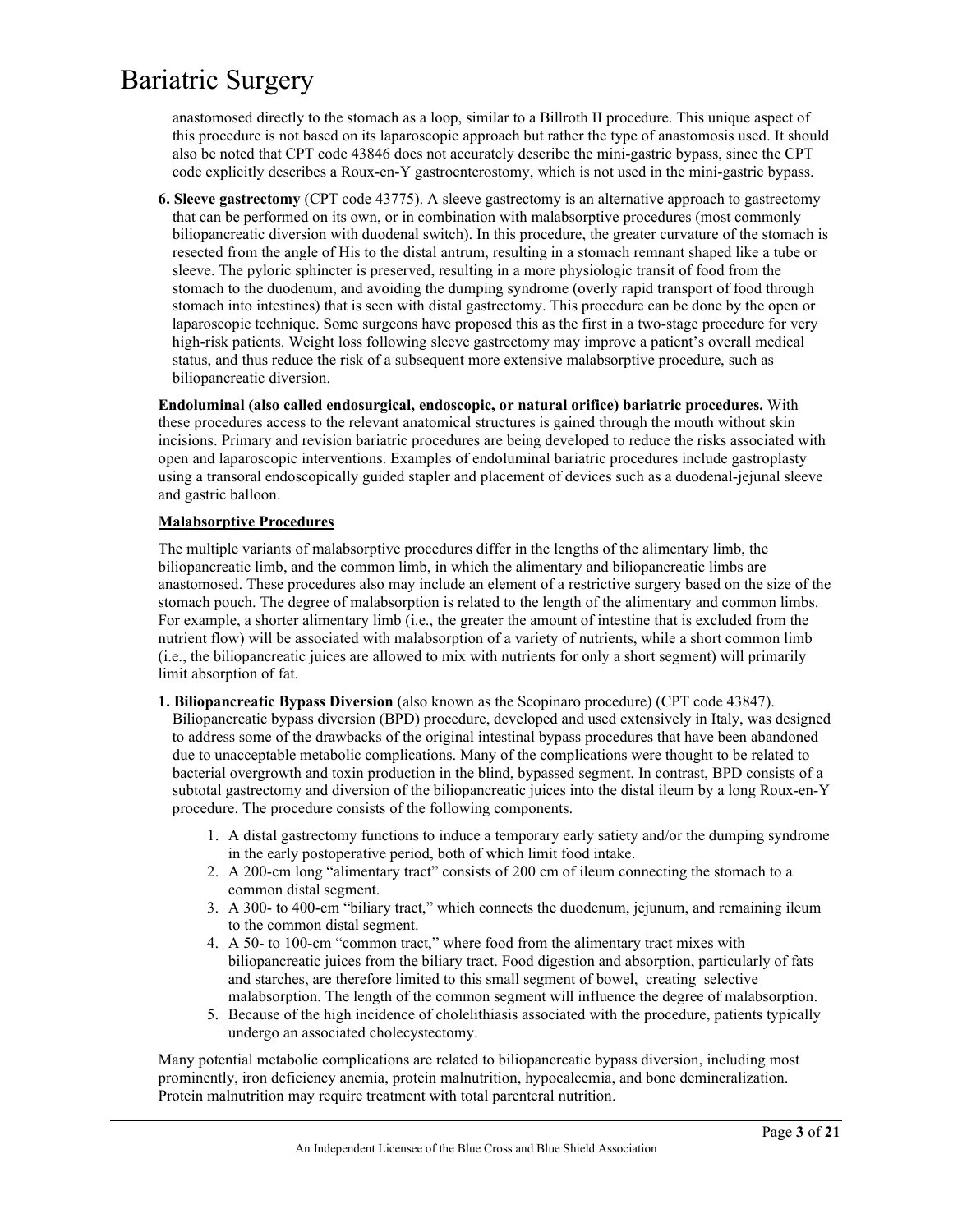**2. Biliopancreatic Bypass Diversion with Duodenal Switch** (CPT code 43845), which specifically identifies the duodenal switch procedure, was introduced in 2005. The duodenal switch procedure is essentially a variant of the biliopancreatic bypass diversion described here. In this procedure, instead of performing a distal gastrectomy, a sleeve gastrectomy is performed along the vertical axis of the stomach, preserving the pylorus and initial segment of the duodenum, which is then anastomosed to a segment of the ileum, similar to the biliopancreatic bypass diversion, to create the alimentary limb. Preservation of the pyloric sphincter is intended to ameliorate the dumping syndrome and decrease the incidence of ulcers at the duodenoileal anastomosis by providing a more physiologic transfer of stomach contents to the duodenum. The sleeve gastrectomy also decreases the volume of the stomach and decreases the parietal cell mass. However, the basic principle of the procedure is similar to that of the biliopancreatic bypass diversion; i.e., producing selective malabsorption by limiting the food digestion and absorption to a short common ileal segment.

 A variation of this procedure is the single-anastomosis duodenal switch most accurately described as a single-anastomosis duodenoileal bypass with sleeve gastrectomy (SADI-S), CPT 43999. The SADI-S procedure uses the transected duodenum anastomosed to a loop of ileum as opposed to using a Roux-en-Y configuration.

- **3. Long-Limb Gastric Bypass** (i.e., >150 cm) (CPT code 43847) Variations of gastric bypass procedures have been described, consisting primarily of long-limb Roux-en-Y procedures, which vary in the length of the alimentary and common limbs. For example, the stomach may be divided with a long segment of the jejunum (instead of ileum) anastomosed to the proximal gastric stump, creating the alimentary limb. The remaining pancreaticobiliary limb, consisting of stomach remnant, duodenum, and length of proximal jejunum is then anastomosed to the ileum, creating a common limb of variable length in which the ingested food mixes with the pancreaticobiliary juices. While the long alimentary limb permits absorption of most nutrients, the short common limb primarily limits absorption of fats. The stomach may be bypassed in a variety of ways, i.e., either by resection or stapling along the horizontal or vertical axis. Unlike the traditional gastric bypass, which is essentially a gastric restrictive procedure, these very long-limb Roux-en-Y gastric bypasses combine gastric restriction with some element of malabsorptive procedure, depending on the location of the anastomoses. Note that CPT code for gastric bypass (43846) explicitly describes a short limb (<150 cm) Roux-en-Y gastroenterostomy, and thus would not apply to long-limb gastric bypass.
- **4. Laparoscopic Malabsorptive procedure** (CPT code 43645) CPT code 43645 was introduced in 2005 to specifically describe a laparoscopic malabsorptive procedure. However, the code does not specifically describe any specific malabsorptive procedure.
- **5. Laparoscopic Gastric Plication (no specific CPT code)** Laparoscopic gastric plication is a bariatric surgery procedure that involves laparoscopic placement of sutures over the greater curvature (laparoscopic greater curvature plication) or anterior gastric region (laparoscopic anterior curvature plication) to create a tube-like stomach. The procedure involves 2 main steps, mobilization of the greater curvature of the stomach and suture plication of the stomach for achieving gastric restriction, but specifics of the technique are not standardized.

### **Vagus Nerve Blocking Therapy**

Vagus nerve blocking therapy is another potential treatment option for obese patients. The vagus nerve consists of 2 long cranial nerves that extend from the brain stem to the viscera. The term *vagus* is Latin for wandering and the vagus nerve winds through the abdomen and has branches that come in contact with the heart, lung, stomach, and other body parts. The vagus nerve plays a major role in autonomic and sympathetic nervous system functioning including regulation of heartbeat and breathing. It is also involved in regulation of the digestive system, although its exact role in controlling appetite and feelings of satiety is unknown. Vagus nerve blocking therapy involves intermittent blocking of signals to the intra-abdominal vagus nerve, with the intent of disrupting hunger sensations and inducing feelings of satiety.

In 2015, FDA approved a medical device specifically designed to provide vagus nerve blocking therapy for weight regulation in obese patients. This device, the Maestro® Rechargeable System,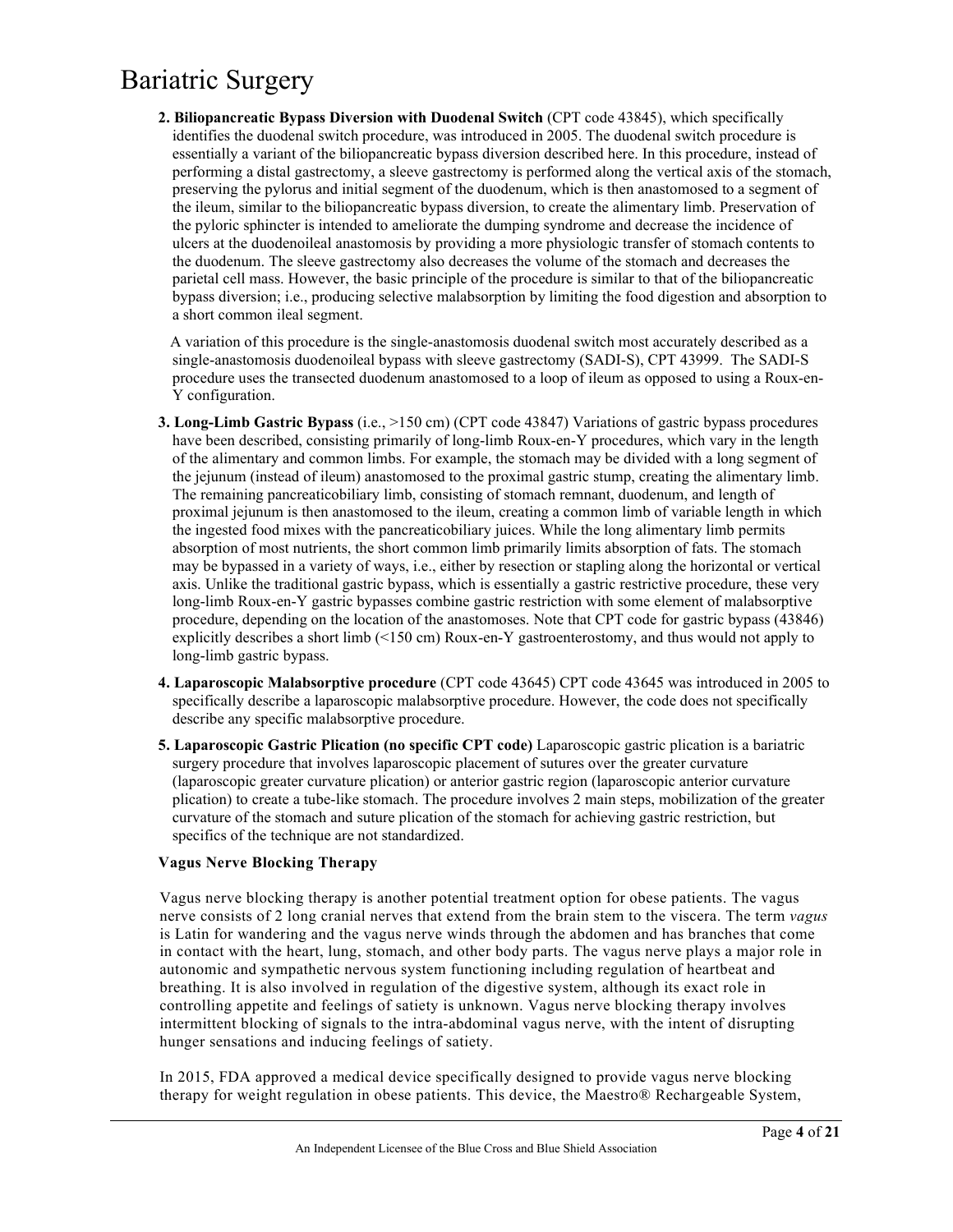includes a neuroblocking pulse generator that is implanted subcutaneously on the thoracic sidewall, and flexible leads approximately 47 cm in length that are placed on the abdominal anterior and posterior vagus nerve trunks. External components include a mobile charger, transmit coils, a programmable microprocessor and customized software. The system delivers high-frequency pulses of electrical current to vagus nerve trunks; therapy parameters and the treatment schedule can be customized by a clinician. Like other surgical interventions, there is the potential for adverse effects. In addition, there may be other unintended consequences of disrupting signals to a particular portion of the vagus nerve.

(Stimulation of the vagus nerve via a device implanted within the carotid artery sheath has also been evaluated as a treatment for obesity and is addressed in the policy titled Vagus Nerve Stimulation. Vagus nerve stimulation is FDA-approved to treat epilepsy and depression, not for obesity treatment.)

#### **Regulatory Status**

FDA approved the Maestro Rechargeable System (EnteroMedics, St. Paul, MN) through the premarket approval process on January 14, 2015. The device is indicated for use in adults age 18 years and older who have a BMI of 40 to 45 kg/m2 or a BMI of 35 to 39.9 kg/m2 with 1 or more obesity-related comorbidities and have failed at least 1 supervised weight management program within the past 5 years. Implantable components are incompatible with magnetic resonance imaging (MRI). In addition to need for MRI, contraindications to use of the device include conditions such as cirrhosis of the liver, portal hypertension and clinically significant hiatal hernia and the presence of a previously implanted medical device.

### **Other Therapies**

FDA approved the AspireAssist® (Aspire Bariatrics, King of Prussia, PA) through the premarket approval process on June 14, 2016. The device is intended to assist in weight reduction of obese patients. It is indicated for use in adults aged 22 or older with a body mass index of  $35.0 - 55.0$  $kg/m<sup>2</sup>$  who have failed to achieve and maintain weight loss with non-surgical weight loss therapy.

FDA approved the ORBERA® intragastric balloon system (Apollo Endosurgery) through the premarket approval process in August 2015 for use in obese adults (BMI,  $30 - 40 \text{ kg/m}^2$ ) who have failed weight reduction with diet and exercise, and have no contraindications. Maximum placement time is 6 months. The balloon is placed endoscopically and inflated with saline.

FDA approved the ReShape® Integrated Dual Balloon System (ReShape Medical) through the premarket approval process in July 2015 for use in obese adults (BMI,  $30 - 40 \text{ kg/m}^2$ ) and one or more comorbid conditions who have failed weight reduction with diet and exercise, and have no contraindications. Maximum placement time is 6 months. The balloon is delivered transorally and inflated with saline.

## **Related Policy**

Gastric Electrical Stimulation

*\*\*\*Note: This Medical Policy is complex and technical. For questions concerning the technical language and/or specific clinical indications for its use, please consult your physician.*

### **Policy**

**BCBSNC will provide coverage for bariatric surgery when it is determined to be medically necessary because the medical criteria and guidelines shown below are met. Also see Policy Guidelines.**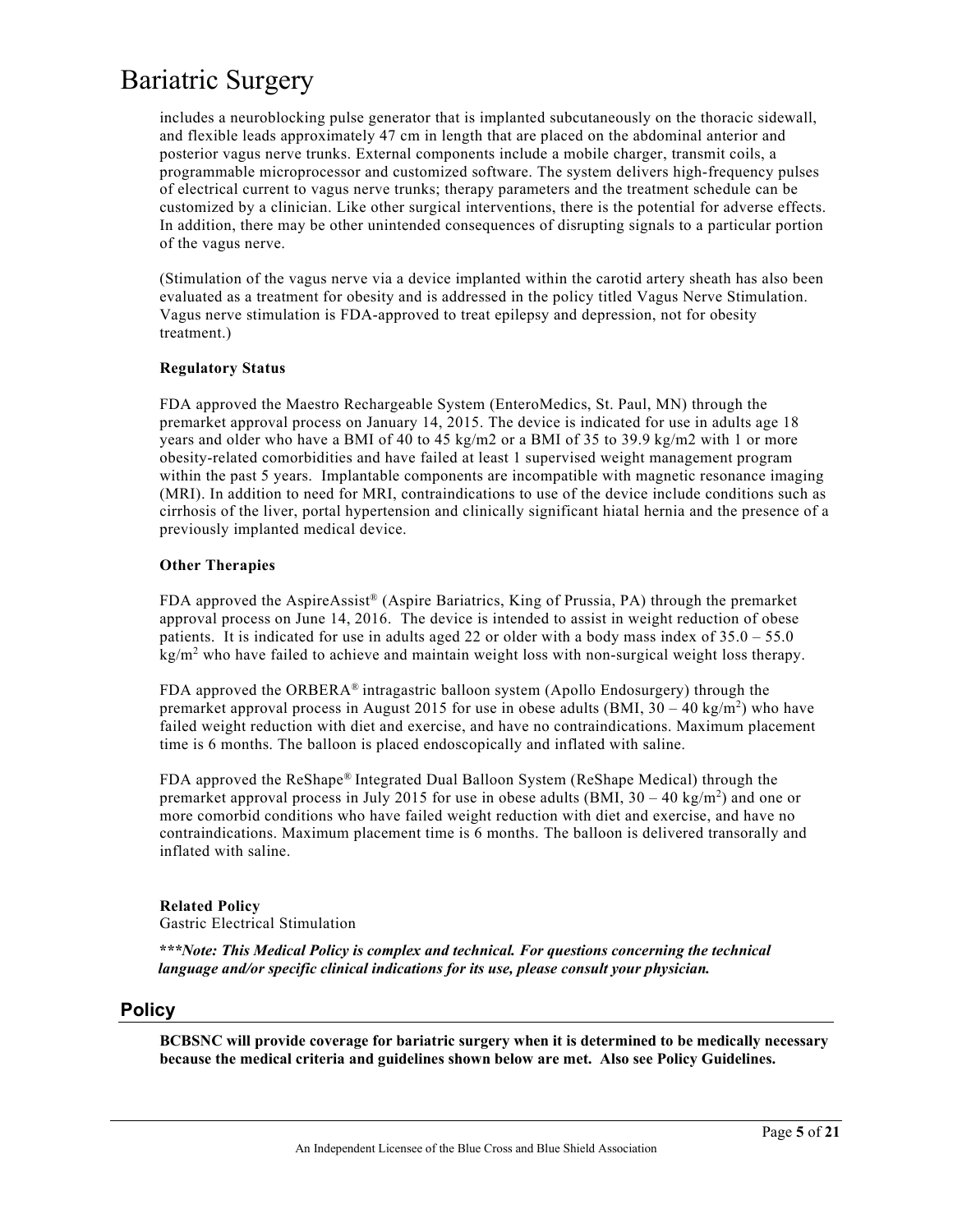### **Benefits Application**

**This medical policy relates only to the services or supplies described herein. Please refer to the Member's Benefit Booklet for availability of benefits. Member's benefits may vary according to benefit design; therefore member benefit language should be reviewed before applying the terms of this medical policy. Criteria for medical necessity should not be applied in the absence of a member benefit for the service.**

**Effective 1/1/2020, a benefit requirement for one year of conservative medical management may either no longer be required or be removed at the time of the member's next benefit renewal. Refer to individual member's benefit booklet for additional information.**

**Benefits are provided for bariatric surgery if the individual has a BMI ≥ 40 or BMI ≥ 35 and has a significant comorbid condition including but not limited to diabetes mellitus, hypertension, sleep apnea, hyperlipidemia, severe osteoarthritis, metabolic syndrome, NASH etc., and has demonstrated evidence of attempts to lose weight through nonsurgical means. These methods include follow up with medical provider for weight related comorbid conditions, and/or behavioral counseling, and/or nutritional counseling and/or physical activity through a professional qualified to provide these services or through a proprietary weight loss program. Please refer to the sections below "When Bariatric Surgery is covered" and "Policy Guidelines" for detailed medical necessity criteria.** 

**Judgment regarding the scope, depth, and adequacy of pre-surgical treatment during the year prior to surgery is at the discretion of the multidisciplinary weight loss surgery team, and BCBSNC does not specify the content of the treatment.** 

**Bariatric Surgery requires prior review.** 

### **When Bariatric Surgery is covered**

- **I. Criteria for Adults** Bariatric Surgery is covered when **all four** of the following criteria are met:
	- A. The patient must have morbid obesity as defined below:
		- 1. have a BMI > 40 **or**
		- 2. have a BMI  $>$  35 associated with at least one or more of the following problems which are generally expected to be improved, curtailed or reversed by surgical treatment:
			- a. The obesity interferes with daily function to the extent that performance is severely curtailed (i.e., impending job loss or job loss with documented disability); **or**
			- b. The obesity causes incapacitating pain and limitation of motion in any weight-bearing joint or the lumbosacral spine documented by physical examination in association with radiologic findings showing degenerative osteoarthritis; **or**
			- c. There is significant respiratory insufficiency as evidenced by  $pCO2 > 50$  mmHg, hypoxemia at rest, as evidenced by  $pO2 \le 55$  mmHg on room air; FEV1/FVC  $\le 65\%$ , or DLCO < 60% (e.g., Obesity Hypoventilation Syndrome); **or**
			- d. Clinically significant obstructive sleep apnea (i.e., Patient meets criteria for treatment of obstructive sleep apnea set forth in a separate policy, titled Sleep Apnea: Diagnosis and Medical Management; **or**
			- e. Type 2 diabetes mellitus; **or**
			- f. Documented coronary artery disease; **or**
			- g. Cardiomyopathy; **or**
			- h. Heart failure; **or**
			- i. Gastroesophageal reflux disease with secondary asthma or erosive esophagitis not controlled despite maximum dosages of proton pump inhibitors; **or**
			- j. Pseudotumor cerebri; **or**
			- k. Patient has at least one of the following:
				- i. Medically refractory hypertension (blood pressure  $> 140$  mmHg systolic and/or  $> 90$ mmHg diastolic measured with appropriate size cuff) that has not responded to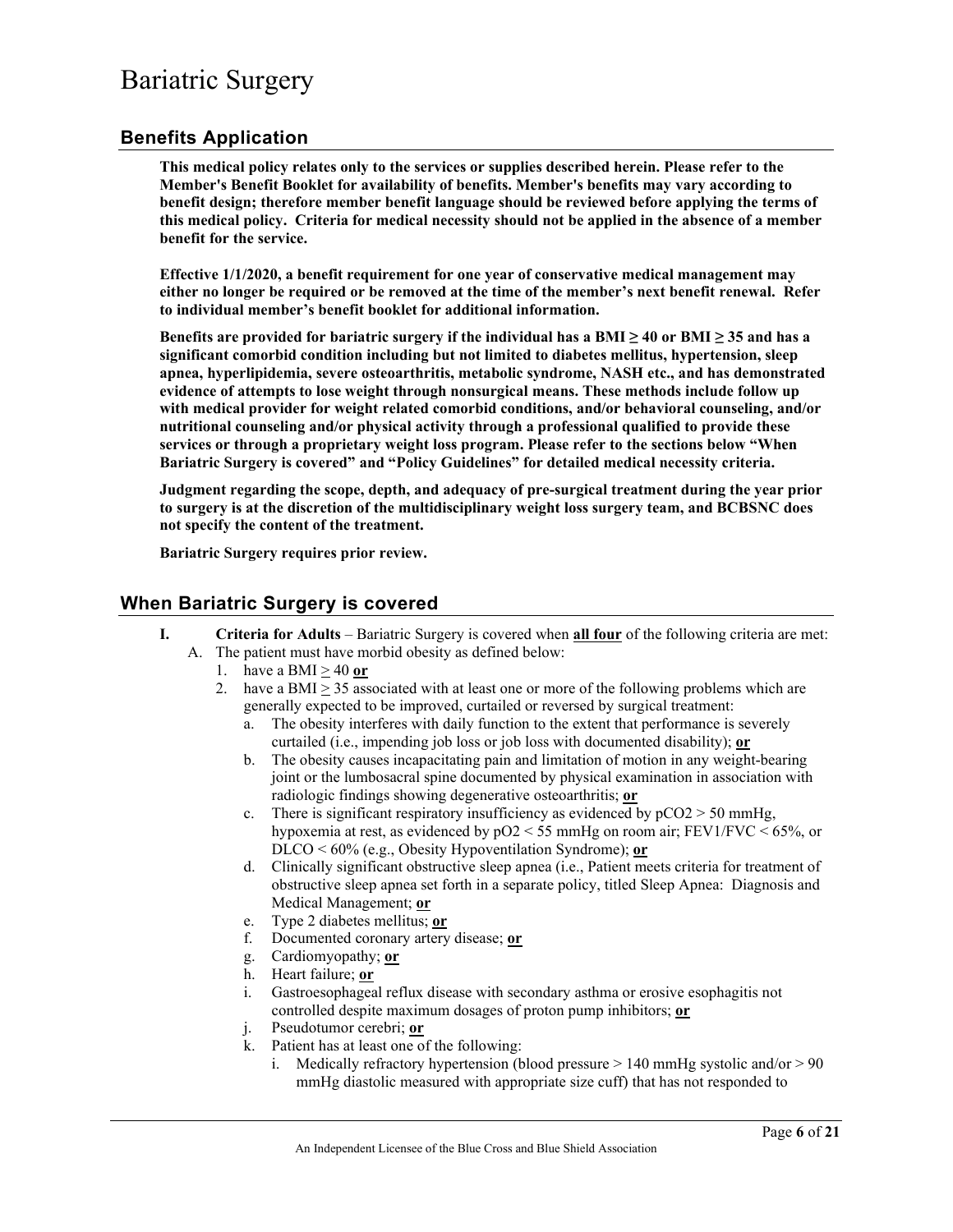medical management including at least two (2) anti-hypertensive drugs at maximum tolerated dosages.

- ii. First degree relative with premature (age  $\leq$  50) cardiovascular disease.
- iii. Hypercholesterolemia > 240 mg/dL or hypertriglyceridemia > 400 mg/dL or low density lipoprotein  $(LDL) > 160$  mg/dL or high density lipoprotein  $(HDL) < 40$ mg/dL; despite appropriate medical therapy defined as at least one appropriate drug at maximum dosage.
- iv. Metabolic syndrome.
- v. Pulmonary hypertension; **AND**
- l. Nonalcoholic steatohepatitis (NASH)
- B. The patient has no specifically correctable cause for the obesity, e.g., an endocrine disorder; **AND** C. A thorough evaluation (see Policy Guidelines section) has been documented to assess the patient's suitability for surgery and their ability to comply with lifelong follow up; **AND**
- D. Bariatric Surgery is eligible for coverage when it is part of a comprehensive pre-surgical, surgical and post-surgical program (see Policy Guidelines Section).

#### **II. Criteria for Adolescents** < 18 years of age:

Bariatric surgery in adolescents may be considered **medically necessary** according to similar weight-based criteria used for adults, but greater consideration should be given to psychosocial and informed consent issues. In addition, any devices used for bariatric surgery must be in accordance with the FDA-approved indications for use. (See Policy Guidelines.)

- **III. Surgical Procedures (open or laparoscopic)** The following surgical procedures are considered eligible for coverage for the morbidly obese individual **who meets the preceding criteria**:
	- **A. Short limb Roux-en-Y** involves creating a small stomach pouch. A short limb of small bowel (150 cm or less) is divided and anastomosed to the small stomach pouch, bypassing a large part of the stomach and duodenum.
	- **B. Sleeve Gastrectomy**
	- **C. Long limb Roux-en-Y,** involving more than 150 cm of the small intestine, only when performed as a revision procedure after a standard gastric bypass has failed to resolve co-morbidities and/or result in satisfactory weight loss as defined by the National Heart Lung and Blood Institute (see link in IV-,C below).
	- **D. Adjustable Gastric Banding -** Additional criteria include the following:

Adult patients (Patients 18 years of age or older). FDA approval for **t**he LAP-BAND® Adjustable Gastric Banding  $(LAGB^{\circledast})$  System indicates it is for use only in severely obese adult patients. It is contraindicated in non-adult patients (patients under 18 years of age). The REALIZE<sup>TM</sup> Adjustable Gastric Band is indicated for use only in morbidly obese adult patients.

- **E. Biliopancreatic bypass with duodenal switch**
- **F. Single-anastomosis duodenoileal bypass with sleeve gastrectomy (SADI-S)**
- **IV. Revision Bariatric Surgery -**
	- **A. Revision surgery** to address perioperative or late complications of the original bariatric procedure is considered medically necessary. These include, but are not limited to, staple-line failure, obstruction, stricture, erosion, non-absorption resulting in hypoglycemia or malnutrition, weight loss of 20% or more below ideal body weight, band herniation, and band slippage that cannot be corrected with manipulation or adjustments.
	- **B.** Revision of a primary bariatric procedure that has failed due to dilation of the gastric pouch or dilation proximal to an adjustable gastric band or other restrictive procedure (documented by upper gastrointestinal examination or endoscopy) is considered medically necessary if the initial procedure was successful in inducing weight loss prior to dilation, and the patient has been compliant with a prescribed nutrition and exercise program.
	- **C.** Repeat surgical procedures for revision or conversion to another surgical procedure (that is also considered medically necessary within this document) for inadequate weight loss, (that is, unrelated to a surgical complication of a prior procedure) are considered medically necessary when all the following criteria are met:
		- o The individual continues to meet all the medical necessity criteria for bariatric surgery, including current pre-operative nutritional assessment; and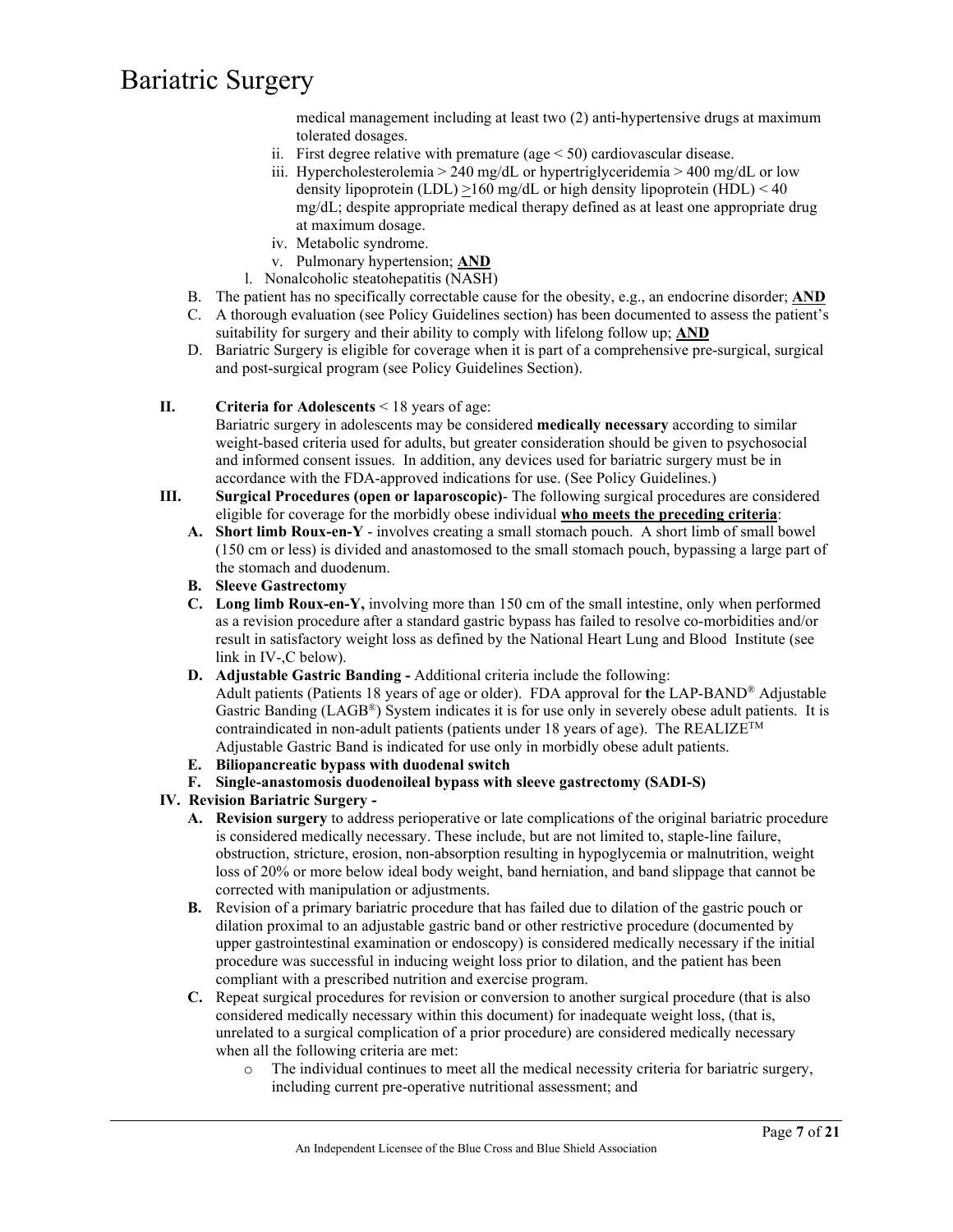- o There is documentation of compliance with the previously prescribed postoperative dietary and exercise program; and
- o Weight loss following the original surgery is less than 50% of pre-operative excess body weight and weight remains at least 30% over ideal body weight (taken from standard tables for adult weight ranges based on height, body frame, gender and age; an example is available from the National Heart Lung and Blood Institute [NHLBI] at: [http://www.nhlbi.nih.gov/guidelines/obesity/bmi\\_tbl.htm\)](http://www.nhlbi.nih.gov/guidelines/obesity/bmi_tbl.htm).

### **When Bariatric Surgery is not covered**

Bariatric Surgery is considered not medically necessary in the following situations:

- A. When the preceding criteria for coverage are not met.
- B. For patients with a BMI less than  $35 \text{ kg/m}^2$

Procedures considered investigational, and therefore not covered, include but are not limited to:

- a. Biliopancreatic bypass without duodenal switch.
- b. Adjustable Gastric Banding in non-adult patients (patients under 18 years of age);
- c. Gastric bypass using a Billroth II type of anastomosis, popularized as the mini-gastric bypass.
- d. Vertical-banded gastroplasty
- e. Laparoscopic gastric plication (laparoscopic greater curvature plication [LGCP]) with or without gastric banding
- f. Two-stage bariatric surgery procedures (e.g., sleeve gastrectomy as initial procedure followed by biliopancreatic diversion at a later time).
- g. Long limb Roux-en-Y, involving more than 150 cm of the small intestine, when performed as a primary bariatric procedure.

Intra-abdominal vagus nerve blocking therapy is considered **investigational** in all situations, including but not limited to the treatment of obesity.

Endoscopic procedures are investigational as a primary bariatric procedure or as a revision procedure (i.e., to treat weight gain after bariatric surgery to remedy large gastric stoma or large gastric pouches). These procedures include, but are not limited to:

- a. Insertion of the Stomaphy $X^{\mathbb{M}}$  device
- b. Endoscopic gastroplasty
- c. Use of an endoscopically placed duodenojejunal sleeve
- d. Intragastric balloons
- e. Aspiration therapy device.
- f. Natural Orifice Transluminal Endoscopic Surgery (NOTES™)

Bariatric surgery is considered not medically necessary for patients with a BMI less than 35  $kg/m<sup>2</sup>$ .

Bariatric surgery is considered investigational for the treatment of morbid obesity in preadolescent children.

## **Policy Guidelines**

### **General Criteria for Adults and Adolescents**

**A thorough preoperative evaluation** for bariatric surgery must include **all** of the following:

1. Evaluation of the patient's understanding of the procedure to be performed, including the procedure's risks and benefits, length of stay in the hospital, behavioral changes required prior to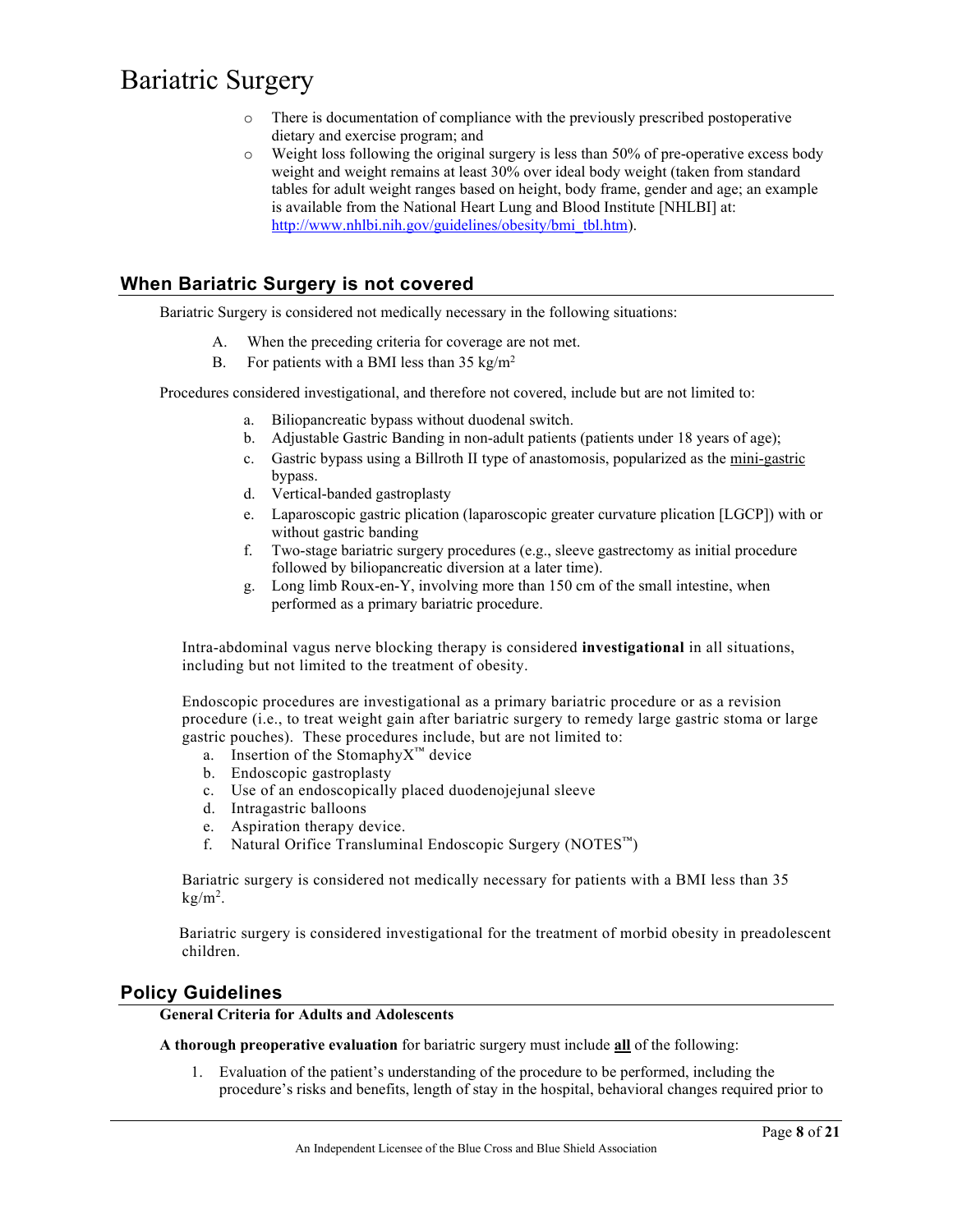and after the surgical procedure (including dietary and exercise requirements), follow up requirements with the performing surgeon, and anticipated psychological changes.

- 2. Evaluation of the patient's family/caregivers support and understanding of the information in #1.
- 3. Within 12 months prior to surgery, a thorough nutritional evaluation by a physician, registered dietician, or other licensed professional experienced in the issues of bariatric surgery, who has had a meaningful conversation with the individual regarding the dietary and lifestyle changes required to ensure a successful outcome over time. Nutritional assessment must follow American Society for Metabolic and Bariatric Surgery (ASMBS) guidelines. Pre-operative assessment must document that the patient has a good understanding of the diet and nutritional changes that are associated with bariatric surgery and has the capacity to comply with these changes. Per the ASMBS guidelines, "…it is essential to determine any preexisting nutritional deficiencies, develop appropriate dietary interventions for correction, and create a plan for postoperative dietary intake that will enhance the likelihood of success. Not only should the practitioner review the standard assessment components (i.e., medical co-morbidities, weight history, laboratory values, and nutritional intake), it is also important to evaluate other issues that could affect nutrient status, including readiness for change, realistic goal setting, general nutrition knowledge, as well as behavioral, cultural, psychosocial, and economic issues." 2019 guidelines for perioperative nutrition, metabolic and nonsurgical support are available at: <https://journals.aace.com/doi/pdf/10.4158/GL-2019-0406>
- 4. Within 12 months prior to surgery, a formal psychosocial-behavioral evaluation performed by a qualified behavioral health professional (i.e., licensed in a recognized behavioral health discipline, such as psychology, social work, psychiatry, psychiatric nursing, etc., with specialized knowledge and training relevant to obesity, eating disorders, and/or bariatric procedures), which assesses environmental, familial, and behavioral factors, as well as risk for suicide. Any patient considered for a bariatric procedure with a known or suspected psychiatric illness, or substance abuse or dependence, should undergo a formal mental health evaluation before the procedure. 2019 guidelines for perioperative nutrition, metabolic and nonsurgical support are available at <https://journals.aace.com/doi/pdf/10.4158/GL-2019-0406> .
- 5. Appropriate medical work up may include a chest x-ray, upper gastrointestinal series, endoscopy, appropriate pre-op labs and ECG. A complete physical examination by the attending surgeon and an assessment of thyroid levels is required. If the patient has comorbid conditions (e.g. diabetes or cardiovascular disease) the patient must be capable of undergoing the procedure.
- 6. Anesthesia clearance for surgery.

**The first five criteria must be met before seeking prior plan approval for adults and adolescents; the sixth must be met prior to surgery.** Surgical procedures must be performed at a facility capable of providing gastrointestinal and biliary surgery (preferably JCAHO accredited), AND that has equipment and staff capable of managing a morbidly obese patient (appropriate instruments, beds, lifts, monitoring equipment) AND that can manage short and long term complications of bariatric surgery.

The performing surgeon must be qualified and experienced in performing the procedure to be undertaken.

Follow up programs must include regular follow up with a commitment to lifetime management and behavior change, including postoperative nutrition follow-up.

Significant weight loss following bariatric surgery can lead to redundant skin and fat folds in varied anatomic locations (e.g., breasts, medial upper arms, and medial thighs, lower abdominal area also called "abdominal apron" or pannus). Surgical removal of redundant skin and fat folds is generally considered cosmetic and is not covered. Coverage may be considered for panniculectomy in patients who meet criteria specified in separate policy, Abdominoplasty, Panniculectomy, and Lipectomy.

For individuals who are diabetic and not morbidly obese who receive gastric bypass, sleeve gastrectomy, biliopancreatic diversion, or adjustable gastric banding, the evidence includes RCTs, nonrandomized comparative studies, and case series. Relevant outcomes are overall survival, change in disease status, functional outcomes, health status measures, quality of life, and treatment-related mortality and morbidity. Systematic reviews of RCTs and observational studies have found that certain types of bariatric surgery are more efficacious than medical therapy as a treatment for T2D in obese patients, including those with a BMI between 30 and 34.9 kg/m<sup>2</sup>. The greatest amount of evidence is on gastric bypass. Systematic reviews have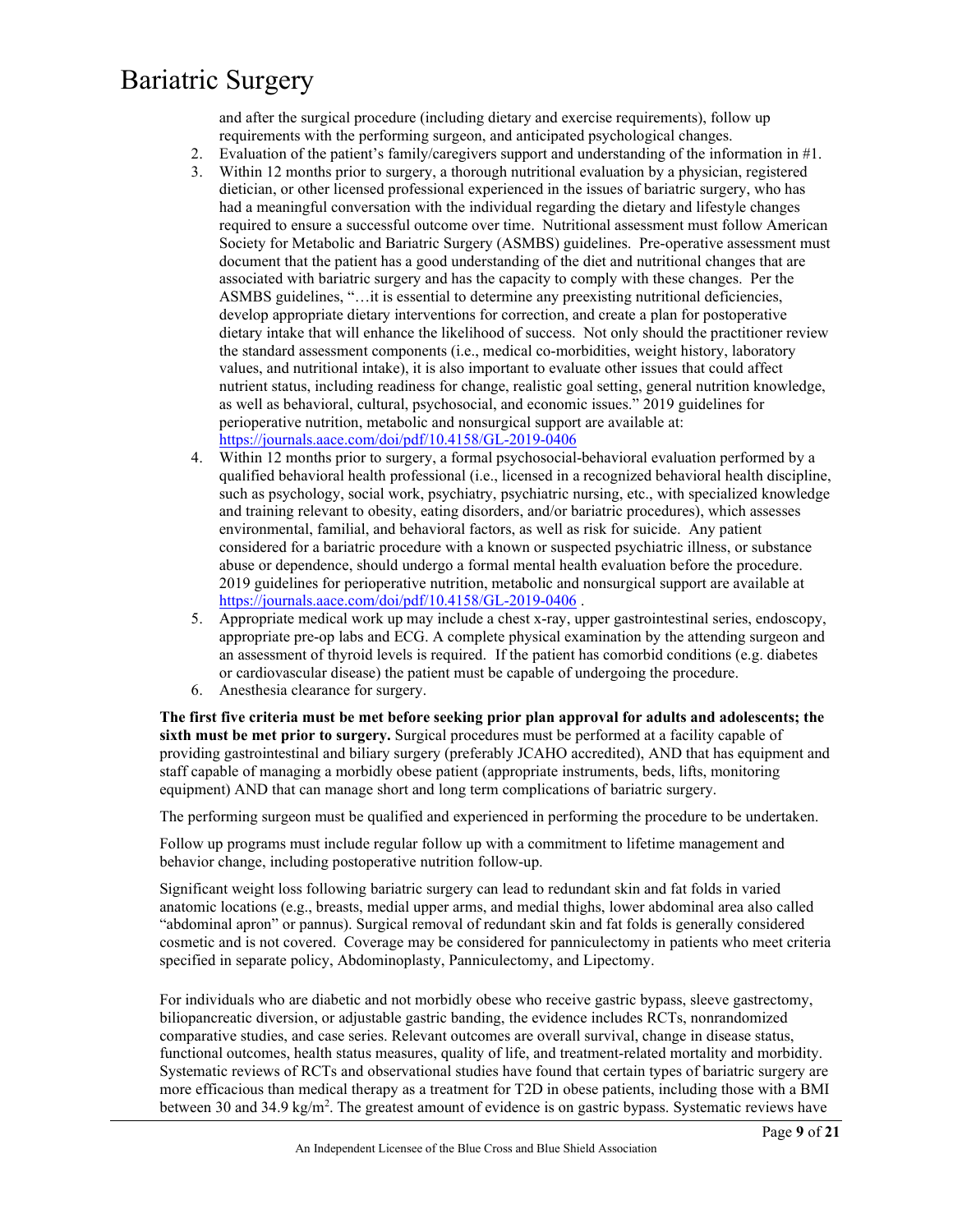found significantly greater remission rates of diabetes, decrease in HbA1c levels, and decrease in BMI with bariatric surgery than with nonsurgical treatment. The efficacy of surgery is balanced against the short-term risks of the surgical procedure. Most of the RCTs in this population have one to three years of follow-up; one RCT that included patients with BMI between 30 and 34.9 kg/m<sup>2</sup> had five year follow-up data. The evidence is sufficient to determine that the technology results in an improvement in the net health outcome.

However, there are clinical concerns about durability and long-term outcome at 5-10 years as well as potential variation in observed outcomes in community practice versus clinical trials. As a result, bariatric surgery for individuals who are diabetic and not morbidly obese is considered not medically necessary.

Patients with a BMI greater than or equal to 50 kg/m<sup>2</sup> need a bariatric procedure to achieve greater weight loss. Thus, use of adjustable gastric banding, which results in less weight loss, should be most useful as one of the procedures used for patients with BMI less than 50 kg/m<sup>2</sup>. Malabsorptive procedures, although they produce more dramatic weight loss, potentially result in nutritional complications, and the risks and benefits of these procedures must be carefully weighed in light of the treatment goals for each patient.

Prior to consideration of a second bariatric procedure, patients who have undergone adjustable gastric banding must demonstrate that appropriate band adjustments in conjunction with regular post-operative visits and nutritional compliance has failed to result in adequate weight loss.

#### **Adolescent Criteria**

For individuals who are adolescent children with morbid obesity who receive gastric bypass or LAGB, or SG, the evidence includes RCTs, observational studies, and systematic reviews. Relevant outcomes are overall survival, change in disease status, functional outcomes, health status measures, quality of life, and treatment-related mortality and morbidity. Systematic reviews of studies on bariatric surgery in adolescents, who mainly received gastric bypass or LAGB, or SG, found significant weight loss and reductions in comorbidity outcomes with bariatric surgery. For bariatric surgery in the adolescent population, although data are limited on some procedures, studies have generally reported that weight loss and reduction in risk factors for adolescents is similar to that for adults. Most experts and clinical practice guidelines have recommended that bariatric surgery in adolescents be reserved for individuals with severe comorbidities, or for individuals with a BMI greater than 50 kg/m2. In addition, greater consideration should be placed on patient developmental stage, on the psychosocial aspects of obesity and surgery, and on ensuring that the patient can provide fully informed consent. The evidence is sufficient to determine that the technology results in an improvement in the net health outcome.

For individuals who are adolescent children with morbid obesity who receive bariatric surgery other than gastric bypass, or LAGB, or SG, the evidence includes systematic reviews and a cohort study. Relevant outcomes are overall survival, change in disease status, functional outcomes, health status measures, quality of life, and treatment-related mortality and morbidity. Studies using bariatric surgery other than gastric bypass, LAGB, or SG, have small sample sizes. Results from a meta-analysis including patients using other procedures have shown significant improvements in BMI reduction, fasting blood insulin, and total cholesterol, although the estimates have wide confidence intervals, limiting interpretation. The evidence is insufficient to determine that the technology results in an improvement in the net health outcome.

For individuals who are preadolescent children with morbid obesity who receive bariatric surgery, the evidence includes no studies focused on this population. Relevant outcomes are overall survival, change in disease status, functional outcomes, health status measures, quality of life, and treatment-related mortality and morbidity. Several studies of bariatric surgery in adolescents have also included children younger than 12 years old, but findings were not reported separately for preadolescent children. Moreover, clinical practice guidelines have recommended against bariatric surgery for preadolescent children. The evidence is insufficient to determine that the technology results in an improvement int the net health outcome.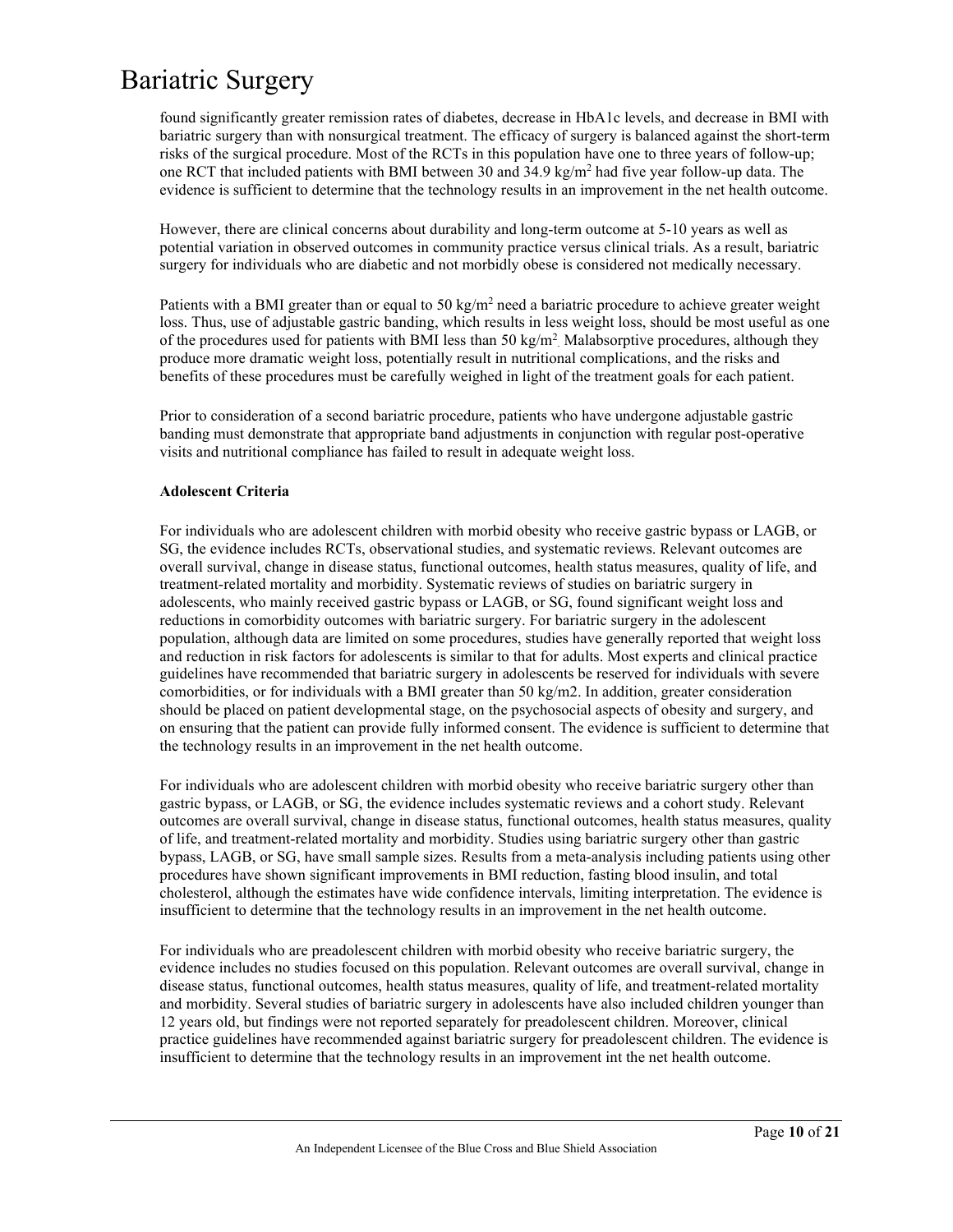The Endocrine Society published recommendations for the following for prevention and treatment of pediatric obesity in 2008. In 2017, the Society sponsored an update of these guidelines by the Pediatric Endocrine Society and the European Society of Endocrinology. These guidelines contained the following recommendations for bariatric surgery:

- The child has attained Tanner 4 or 5 pubertal development and final or near-final adult height.
- The child has a BMI > 40 kg/m<sup>2</sup> or has BMI above 35 kg/m<sup>2</sup> and significant, extreme comorbidities.
- Extreme obesity and comorbidities persist despite compliance with a formal program of lifestyle modification, with or without a trial of pharmacotherapy.
- Psychological evaluation confirms the stability and competence of the family unit.
- There is access to an experienced surgeon in a pediatric bariatric surgery center of excellence that provides the necessary infrastructure for patient care, including a team capable of long-term follow-up of the metabolic and psychosocial needs of the patient and family.
- The patient demonstrates the ability to adhere to the principles of healthy dietary and activity habits.
- Bariatric surgery is not recommended for preadolescent children, for pregnant or breast-feeding adolescents, and for those planning to become pregnant within 2 years of surgery; for any patient who has not mastered the principles of healthy dietary and activity habits; for any patient with an unresolved substance abuse, eating disorder, or untreated psychiatric disorder.

The U.S. Food and Drug Administration (FDA) premarket approval for the LAP-BAND System indicates it is for use only in severely obese adult patients. Devices that are used for laparoscopic adjustable gastric banding do not have FDA-approval in the U.S. for individuals younger than age 18 years. As in adults, laparoscopic gastric bypass is the most common procedure in adolescents. Some guidelines for bariatric surgery in adolescents do not recommend biliopancreatic diversions in adolescents because of the greater frequency of nutritional deficiencies on long-term follow-up, but other guidelines do not specify that biliopancreatic diversion not be done in adolescents.

### **Staged Procedures**

For individuals who are adults with morbid obesity who receive 2-stage bariatric surgery procedures, the evidence includes a small RCT, observational studies, and case series. Relevant outcomes are overall survival, change in disease status, functional outcomes, health status measures, quality of life, and treatment-related mortality and morbidity. There is a lack of evidence that 2-stage bariatric procedures improve outcomes compared with 1-stage procedures. The small RCT compared intragastric balloon (IGB) plus gastric bypass with the standard of care plus gastric bypass and did not detect a difference in weight loss at 6 months postsurgery. Case series have shown relatively high complication rates in 2-stage procedures, and patients are at risk of complications in both stages. The evidence is insufficient to determine that the technology results in an improvement in the net health outcome.

#### **Vagus Nerve Blocking Therapy**

For individuals with obesity who receive vagus nerve blocking therapy, the evidence includes two shamcontrolled randomized trials. Relevant outcomes are change in disease status, morbid events, quality of life, and treatment-related morbidity. The primary efficacy outcome (at least a 10% difference between groups at 12 months) was not met for either trial. In the first trial (EMPOWER), the observed difference in excess weight loss (EWL) between groups at 12 months was 1%. In the more recent trial (ReCharge), the observed difference in EWL between groups at 12 months was 8.5%; a post hoc analysis found this difference statistically significant, but the magnitude of change may not be viewed as clinically significant according to investigators' original trial design decisions. Post hoc analyses of longer term data have been published and are subject to various biases including missing data and unblinding at 12 months. The evidence is insufficient to determine the effects of the technology on health outcomes.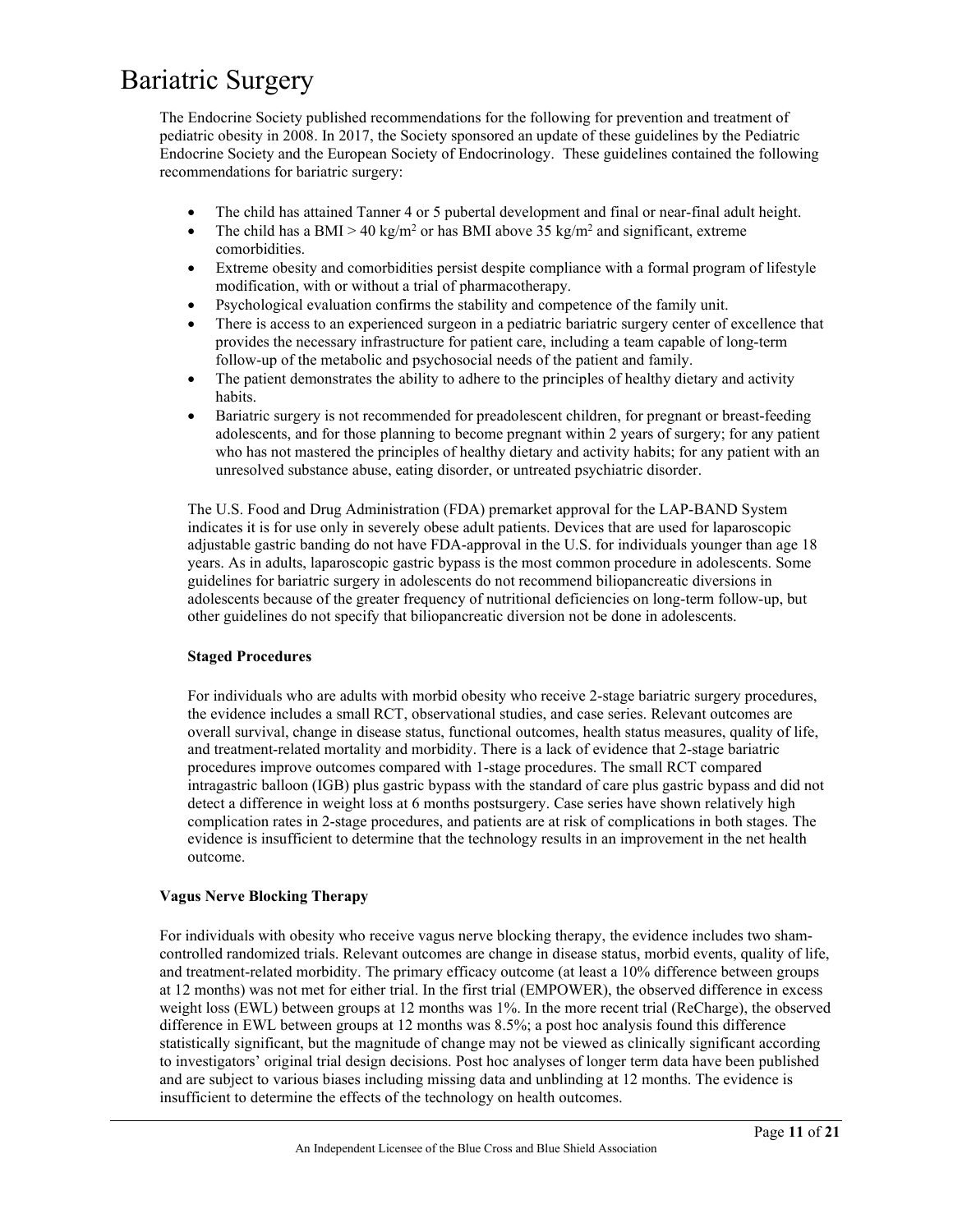### **Billing/Coding/Physician Documentation Information**

This policy may apply to the following codes. Inclusion of a code in this section does not guarantee that it will be reimbursed. For further information on reimbursement guidelines, please see Administrative Policies on the Blue Cross Blue Shield of North Carolina web site at www.bcbsnc.com. They are listed in the Category Search on the Medical Policy search page.

*Applicable codes: 0312T, 0313T, 0314T, 0315T, 0316T, 0317T, 43644, 43645, 43659, 43770, 43771, 43772, 43773, 43774, 43775, 43842, 43843, 43845, 43846, 43847, 43848, 43886, 43887, 43888, 43999, 47379, 49329, 44202, S2083.* 

*There is no specific code describing the Mini-Gastric Bypass procedure. Providers should bill the most appropriate unlisted code (i.e., CPT code 43659).*

*Hernia repair (43280, 43281, 43332, 43334, 43336) is considered an incidental procedure when performed during the same operative session as bariatric surgery (43644, 43645, 43770, 43775, 43842, 43843, 43845, 43846, 43847, 43999). Modifiers 58, 59, 78 and 79 (or XE, XS, XP, XU) will not allow additional payment when appended to these codes. An incidental procedure is not eligible for separate reimbursement. See also corporate medical policy "Bundling Guidelines".*

BCBSNC may request medical records for determination of medical necessity. When medical records are requested, letters of support and/or explanation are often useful, but are not sufficient documentation unless all specific information needed to make a medical necessity determination is included.

### **Scientific Background and Reference Sources**

Committee on Blue Shield, March 1983

BCBSA Medical Policy Reference Manual - 7/96

Milliman & Robertson Healthcare Management Guidelines. December 1997. Vol. 1. Pg. 3.17-3.18. Gastric Surgery for Clinically Severe Obesity.

Medical Policy Advisory Group - 5/99

Specialty Matched Consultant Advisory Panel - 11/2000

Medical Policy Advisory Group review - 3/1/2001

Medical Policy Advisory Group - 6/2001

Specialty Matched Consultant Advisory Panel - 8/2002

BCBSA Medical Policy Reference Manual, 7.01.47; 7/17/03

BCBSA Medical Policy Reference Manual, 7.01.47; 12/17/03

Specialty Matched Consultant Advisory Panel - 8/2004

Medical Policy Advisory Group - 9/16/04

BCBSA Medical Policy Reference Manual [Electronic Version]. 7.01.47, 11/9/04

BCBSA Medical Policy Reference Manual [Electronic Version]. 7.01.47; 12/14/05

BCBSA Medical Policy Reference Manual [Electronic Version]. 7.01.47; 7/20/06

BCBSA Technology Assessment Program, Volume 20, No. 5. August 2005. Newer Techniques in Bariatric Surgery for Morbid Obesity: Laparoscopic Adjustable Gastric Banding, Biliopancreatic Diversion, and Long-Limb Gastric Bypass. Retrieved on August 16, 2006 from: http://www.bcbsa.com/tec/vol20/ 20\_05.html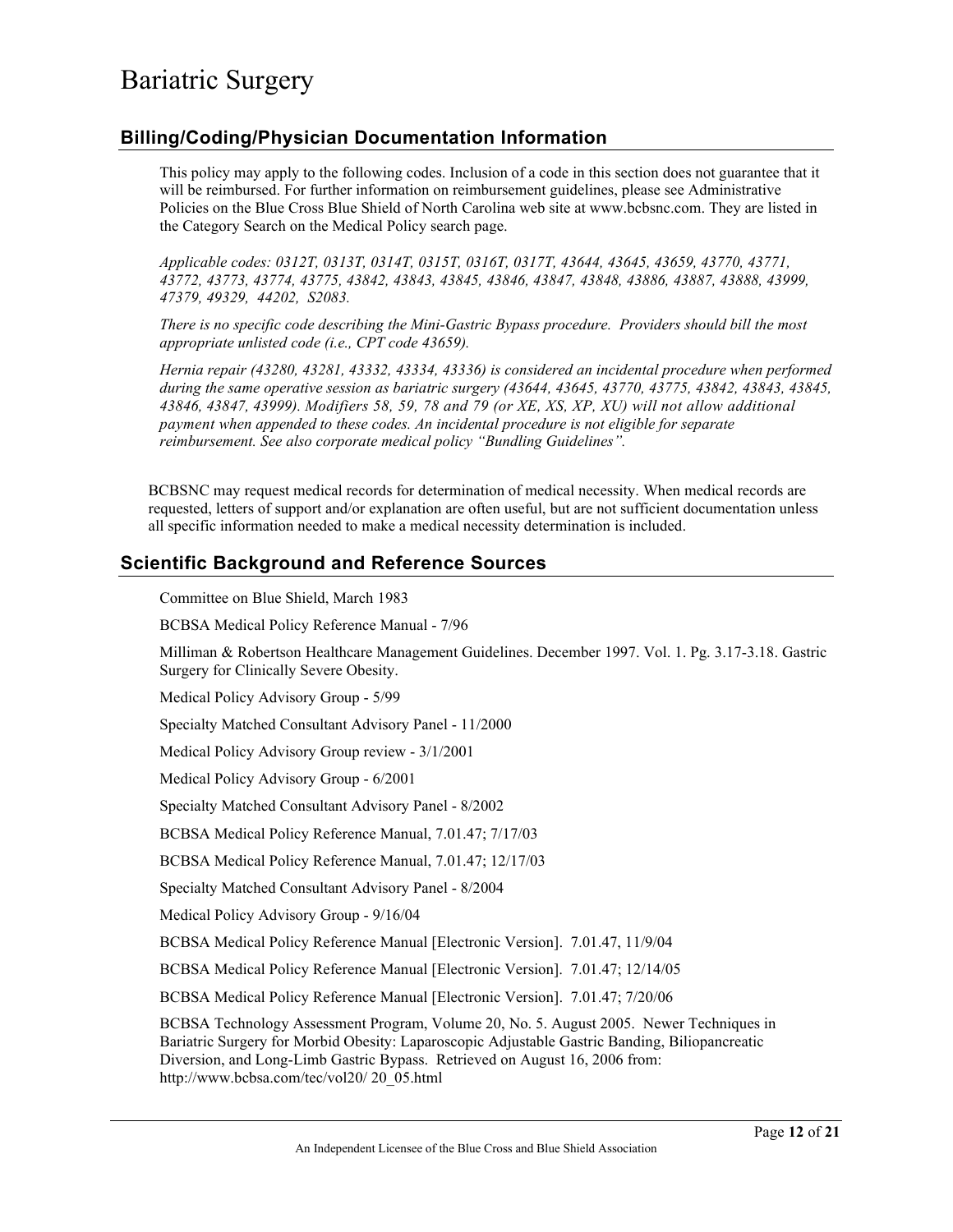BCBSA Technology Assessment Program, Volume 20, No. 15, February 2006. Laparoscopic Gastric Bypass Surgery for Morbid Obesity. Retrieved on August 16, from: http://www.bcbsa.com/tec/vol20/ 20\_15.html

Specialty Matched Consultant Advisory Panel - 8/2006

BCBSA Medical Policy Reference Manual [Electronic Version]. 7.01.47; 12/12/06

U.S. Food and Drug Administration. Approval Order, Summary of Safety and Effectiveness, Labeling and other consumer information. Retrieved on 1/11/07 from http://www.fda.gov/cdrh/pdf/p000008.html

Grundy SM, Brewer HB, Cleeman JI, Smith SC, Lenfant D, for the Conference Participants. Definition of metabolic syndrome: report of the National, Heart, Lung, and Blood Institute/American Heart Association conference on scientific issues related to definition. *Circulation*. 2004;109:433-438. Retrieved on May 14, 2008 from http://www.circ.ahajournals.org/cgi/content/full/109/3/433.

Gundy SM, Cleeman JI, Daniels SR, Donato KA, Eckel RH, Franklin BA, et al. (2005). Diagnosis and Medical Management of the Metabolic Syndrome: An American Heart Association/National Heart, Lung, and Blood Institute Scientific Statement: Executive Summary. *Circulation* 2005;112:e285-e290. Retrieved on May 6, 2008 from http://www.circ.ahajournals.org/cgi/content-nw/full/112/17/e285

Mokhlesi B, Kryger MH, Grunstein RR, (2008). Assessment and Management of Patients with Obesity Hypoventilation Syndrome. *The Proceedings of the American Thoracic Society*. 5:218-225 (2008). Retrieved on July 14, 2008 from http://pats.atsjournals.org/cgi/content/full/5/2/218

BCBSA Medical Policy Reference Manual [Electronic Version]. 7.01.47; 2/14/08

Bariatric Physician Advisory Panel - 7/17/08

Specialty Matched Consultant Advisory Panel - 9/4/08

Bariatric Physician Advisory Panel - 1/7/09

BCBSA Medical Policy Reference Manual [Electronic Version]. 7.01.47, 1/14/10

BCBSA Medical Policy Reference Manual [Electronic Version]. 7.01.47, 5/12/11

Specialty Matched Consultant Advisory Panel – 5/2012

BCBSA Medical Policy Reference Manual [Electronic Version]. 7.01.47, 9/13/12

Medical Director review 10/2012

Medical Director review 11/2012

Medical Director review 3/2013

Medical Director review 6/2013

BCBSA Medical Policy Reference Manual [Electronic Version]. 7.01.47, 10/10/13

Specialty Matched Consultant Advisory Panel – 5/2014

ASMBS Allied Health Nutritional Guidelines for the Surgical Weight Loss Patient. http://www.ncbi.nlm.nih.gov/pubmed?term=Surgery+for+obesity+and+related+diseases%5BJour %5D+AND+2008%5Bpdat%5D+AND+Aills%2C+Linda%5Bauthor%5D&cmd=detailssearch" \o "Surgery for obesity and related diseases : official journal of the American Society for Bariatric Surgery. **2008** Sep-Oct;4(5 Suppl):S73-108. doi: 10.1016/j.soard.**2008**.03.002. Epub **2008** May 19

Laparoscopic sleeve gastrectomy as an initial weight-loss procedure for high-risk patients with morbid obesity. Cottam D, Qureshi FG, Mattar SG, Sharma S, Holover S, Bonanomi G, Ramanathan R, Schauer P. Surg Endosc. 2006 Jun;20(6):859-63. Epub 2006 Apr 22.PMID: 16738970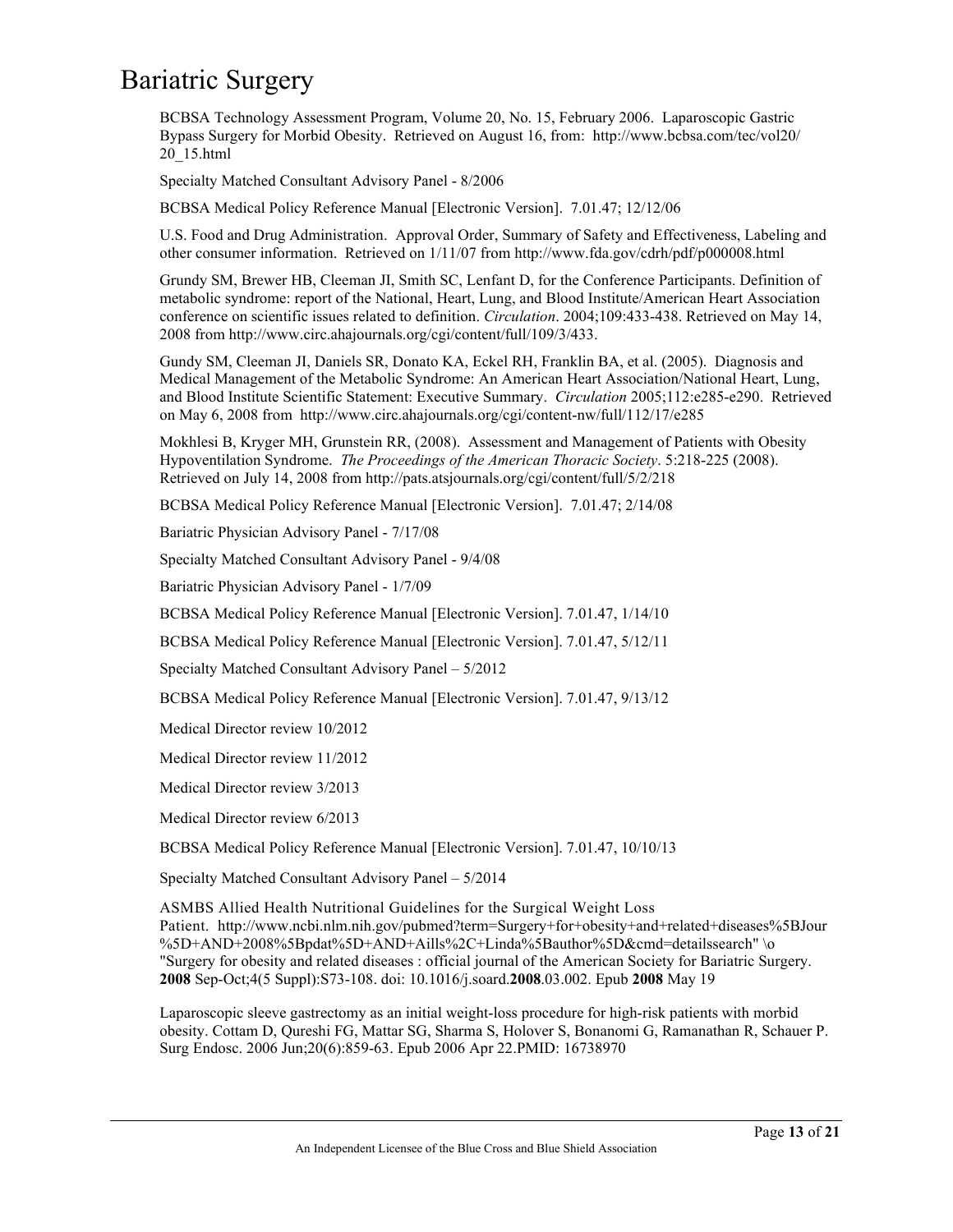Laparoscopic sleeve gastrectomy for high-risk patients: weight loss and comorbidity improvement--shortterm results. Magee CJ, Barry J, Arumugasamy M, Javed S, Macadam R, Kerrigan DD. Obes Surg. 2011 May;21(5):547-50. doi: 10.1007/s11695-010-0226-8. PMID: 20623202

Biliopancreatic Diversion-Duodenal Switch: Independent Contributions of Sleeve Resection and Duodenal Exclusion. Marceau P, Biron S, Marceau S, Hould FS, Lebel S, Lescelleur O, Biertho L, Kral JG. Obes Surg. 2014 May 17. [Epub ahead of print] PMID: 24839191

BCBSA Medical Policy Reference Manual [Electronic Version]. 7.01.47, 10/9/14

Specialty Matched Consultant Advisory Panel – 5/2015

Summary of Safety and Effectiveness Data (SSED): Maestro Rechargeable System. http://www.accessdata.fda.gov/scripts/cdrh/cfdocs/cftopic/pma/pma.cfm?num=p130019. Accessed December 14, 2015.

BCBSA Medical Policy Reference Manual [Electronic Version]. 7.01.150, 4/23/15

BCBSA Medical Policy Reference Manual [Electronic Version]. 7.01.47, 2/11/16

BCBSA Medical Policy Reference Manual [Electronic Version]. 7.01.150, 2/11/16

Specialty Matched Consultant Advisory Panel – 5/2016

Summary of Safety and Effectiveness Data (SSED): AspireAssist® device. [http://www.accessdata.fda.gov/cdrh\\_docs/pdf15/p150024b.pdf](http://www.accessdata.fda.gov/cdrh_docs/pdf15/p150024b.pdf) . Accessed June 15, 2016.

Specialty Matched Consultant Advisory Panel – 11/2016

BCBSA Medical Policy Reference Manual [Electronic Version]. 7.01.150, 2/9/2017

BCBSA Medical Policy Reference Manual [Electronic Version]. 7.01.47, 4/13/2017

Specialty Matched Consultant Advisory Panel – 5/2017

Medical Director review – 1/2018

Dennis M. Styne, Silva A. Arslanian, Ellen L. Connor, Ismaa Sadaf Farooqi, M. Hassan Murad, Janet H. Silverstein, Jack A. Yanovski; Pediatric Obesity—Assessment, Treatment, and Prevention: An Endocrine Society Clinical Practice Guideline, *The Journal of Clinical Endocrinology & Metabolism*, Volume 102, Issue 3, 1 March 2017, Pages 709–757, <https://doi.org/10.1210/jc.2016-2573>

BCBSA Medical Policy Reference Manual [Electronic Version]. 7.01.150, 2/8/2018

BCBSA Medical Policy Reference Manual [Electronic Version]. 7.01.47, 2/8/2018

Specialty Matched Consultant Advisory Panel – 5/2018

BCBSA Medical Policy Reference Manual [Electronic Version]. 7.01.150, 2/14/2019

BCBSA Medical Policy Reference Manual [Electronic Version]. 7.01.47, 2/14/2019

Specialty Matched Consultant Advisory Panel – 6/2019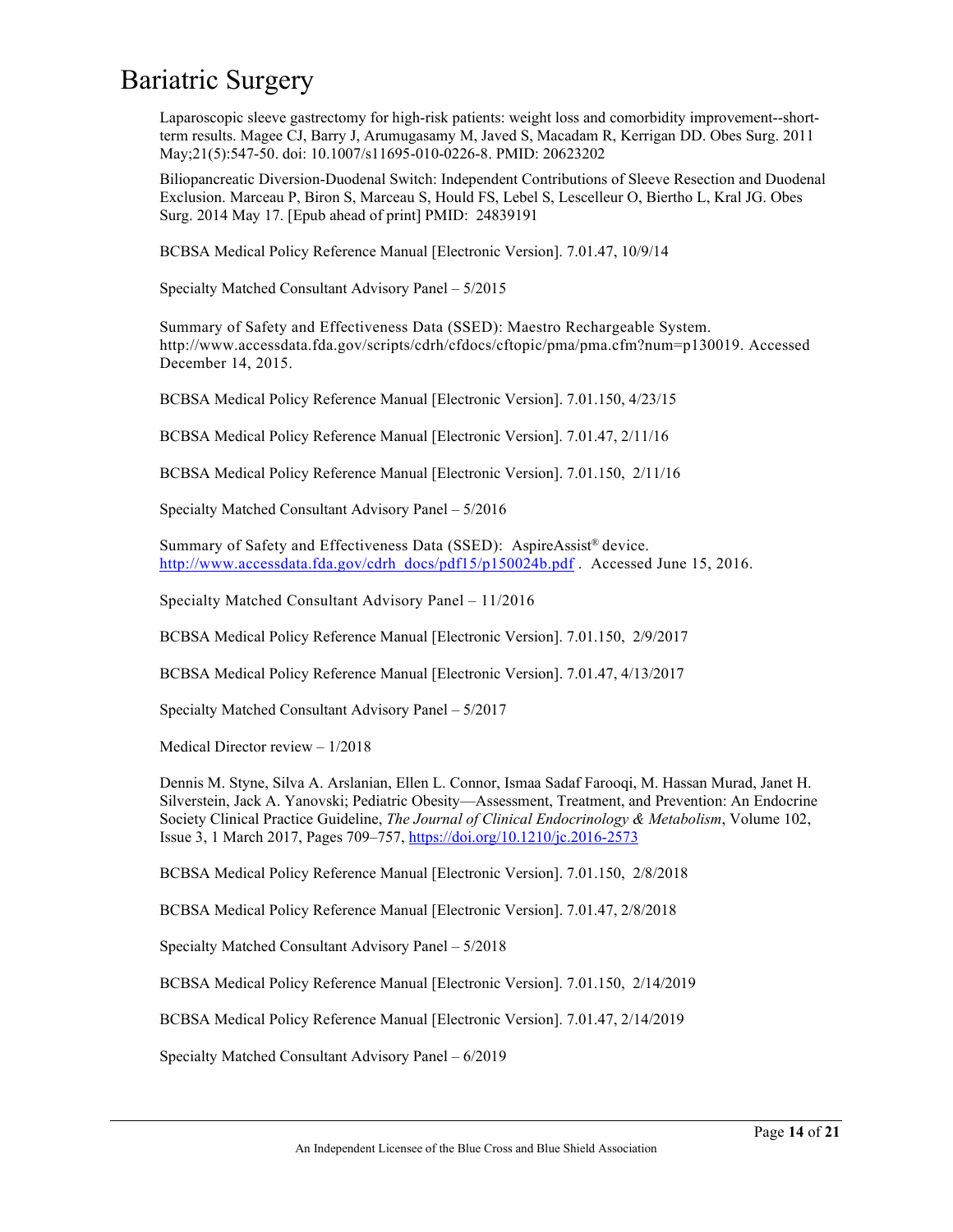Bolling CF, Armstrong SC, Reichard KW, et al. Metabolic and Bariatric Surgery for Pediatric Patients With Severe Obesity. Pediatrics. 2019 Oct 27. pii: e20193224. doi: 10.1542/peds.2019-3224. [Epub ahead of print].

Armstrong SC, Bolling CF, Michalsky MP, et al. Pediatric Metabolic and Bariatric Surgery: Evidence, Barriers, and Best Practices. Pediatrics. 2019 Oct 27. pii: e20193223. doi: 10.1542/peds.2019-3223. [Epub aheadof print].

Jeffrey I. Mechanick, Caroline Apovian, Stacy Brethauer, et al. (2019) CLINICAL PRACTICE GUIDELINES FOR THE PERIOPERATIVE NUTRITION, METABOLIC, AND NONSURGICAL SUPPORT OF PATIENTS UNDERGOING BARIATRIC PROCEDURES – 2019 UPDATE: COSPONSORED BY AMERICAN ASSOCIATION OF CLINICAL ENDOCRINOLOGISTS/AMERICAN COLLEGE OF ENDOCRINOLOGY, THE OBESITY SOCIETY, AMERICAN SOCIETY FOR METABOLIC & BARIATRIC SURGERY, OBESITY MEDICINE ASSOCIATION, AND AMERICAN SOCIETY OF ANESTHESIOLOGISTS. Endocrine Practice In-Press. <https://journals.aace.com/doi/10.4158/GL-2019-0406>

BCBSA Medical Policy Reference Manual [Electronic Version]. 7.01.150, 2/13/2020

BCBSA Medical Policy Reference Manual [Electronic Version]. 7.01.47, 2/13/2020

Specialty Matched Consultant Advisory Panel – 5/2020

Medical Director review 7/2020

Medical Director review 9/2020

BCBSA Medical Policy Reference Manual [Electronic Version]. 7.01.150, 2/11/2021

BCBSA Medical Policy Reference Manual [Electronic Version]. 7.01.47, 2/11/2021

Specialty Matched Consultant Advisory Panel – 4/2021

Medical Director review 12/2021

### **Policy Implementation/Update Information**

- 5/83 Original policy issued.
- 5/95 Revised: coding changes.
- 9/96 Revised: Combined Local and National policies.
- 11/96 Reaffirmed.
- 4/99 Policy updated with Milliman & Robertson Surgical Authorization Guidelines from the December 1997 Healthcare Management Guidelines Vol. Added no correctable cause for obesity and patient has attained full growth criteria.
- 5/99 Medical Policy Advisory Group
- 6/99 Reformatted, Medical Term Definitions added.
- 9/00 Policy criteria reviewed for clarity. Re-outlined to clarify criteria requirements. System coding changes.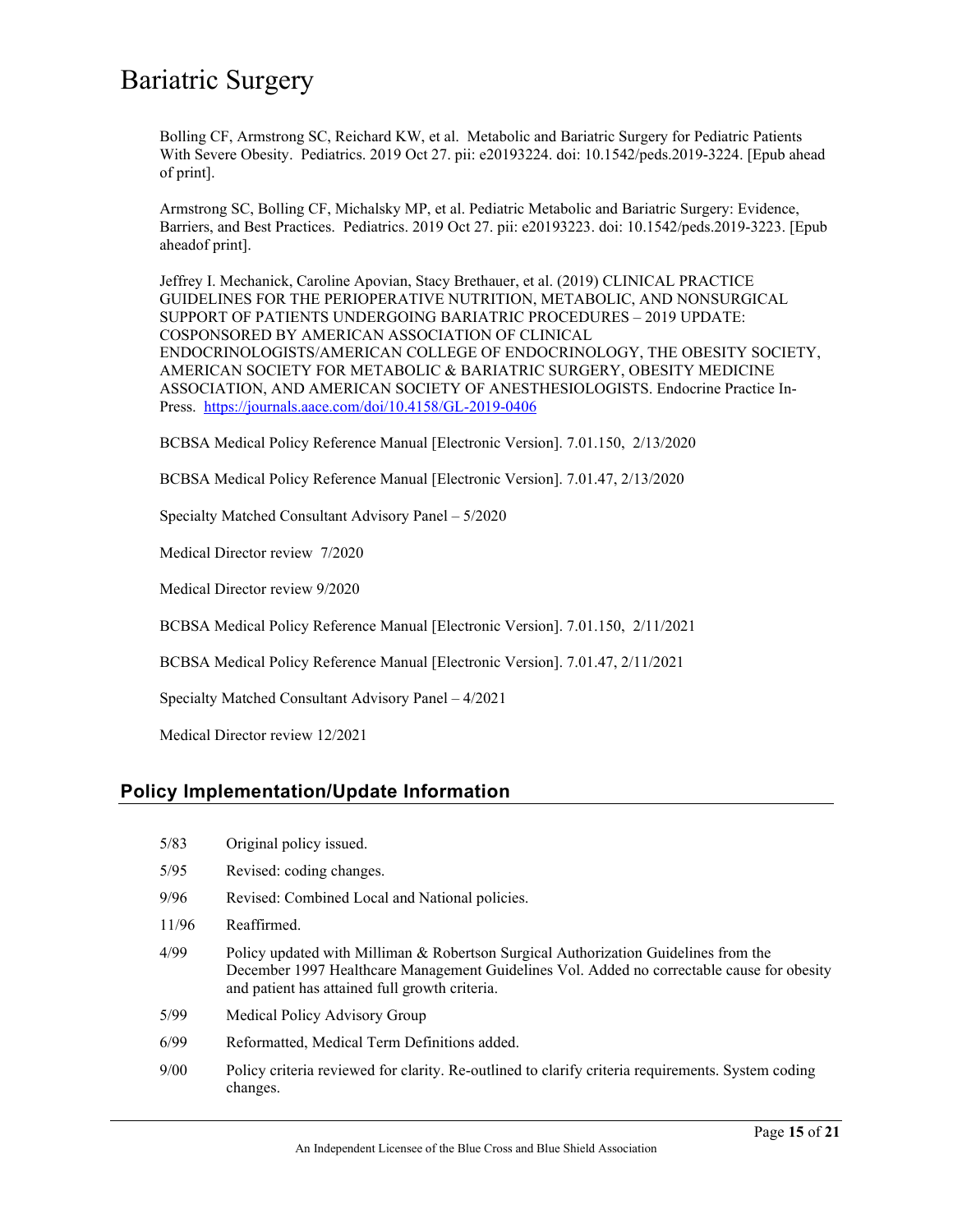- 01/01 Specialty Matched Consultant Advisory Panel 11/00. BMI added to criteria.
- 3/01 Policy updated to indicate that the Mini-Gastric Bypass is considered investigational. Medical Policy Advisory Group meeting 3/1/2001. Approve.
- 6/01 Medical Policy Advisory Group.
- 7/01 Medical Policy Advisory Group recommended changes to criteria. Revised criteria to eliminate specific reference to medical weight loss programs as a requirement for surgery for morbid obesity and added criteria for evaluation and documentation of the patient's ability to comply with lifelong follow up. System coding changes.
- 11/01 Added the following criteria for coverage of Surgery for Morbid Obesity: "Gastric Bypass, involving more than 100 cm but less than 160 cm of the small intestine, will be reviewed on an individual consideration basis."
- 4/02 Revised. Changed A. under when it is covered to include "all six" criteria must be met. Added statement number six to include, "Surgery for morbid obesity is eligible for coverage when it is part of a comprehensive pre-surgical and post-surgical program".
- 9/02 Clarified statement to indicate that this procedure may require Prior Plan Approval.
- 3/03 Specialty Matched Consultant Advisory Panel review 8/15/02. System coding changes.
- 4/03 The following were omitted from the 3/03 entry above. Under "When Covered" A.1.b.iii added sleep apnea documented by sleep studies; added A.1.b.iv - Poorly controlled hypertension despite medication; B.2. added "(typically considered for patients with BMI equal to or greater than 55)". Added Body Mass Index definition to Medical Term Definition section. Added statement regarding redundant skin and fat folds to Policy Guidelines section. Also referred to Cosmetic and Reconstructive Surgery policy.
- 5/03 Policy reformatted for clarity. Under "When Covered section": A.1.a. Changed BMI>40 to BMI $\geq$ 40; A.1.b - Statement revised to "have a BMI $\geq$ 35...."; A.1.b.v. - Added hypertension, etc. is significantly complicated by morbid obesity.; A.1.b.vi. - deleted; B. - Added #4. Policy Guidelines revised to provide details re: comprehensive pre-surgical, surgical and post-surgical program. Tables 1-6 deleted and BMI Table added. Key words added.
- 4/22/04 Under "Description of Procedure" reversed position of malabsorptive procedures and gastric restrictive procedures. Under "When Covered" the following changes were made: A.1.a. deleted "at least 100% overweight". Policy is referencing BMI rather than weight. A.1.b.v. added "(e.g. requiring prescription drug treatment)". A.2 changed to "Morbid obesity ( $BMI > 35$ ) associated with at least one of the problems listed in A.1.b. or BMI > 40) has been present for four of the previous five years." A.4. - added "(for adolescents-bone age shows closure of epiphyseal plates)". A.5. - added "(see Policy Guidelines section)". Under "Policy Guidelines" the following changes were made: In second sentence, "adequate" changed to "thorough". Number 4, Psychological assessment - changed wording following "to include" to "assessment of any diagnosable mental health conditions that may affect treatment, readiness and ability to adhere to required lifestyle modifications and follow up/social support". Following numbers 1) through 6) added "The first four criteria above must be met before seeking prior plan approval, the last two criteria must be met prior to surgery." Benefits Application and Billing/Coding sections revised. CPT code 43659 added to Billing/Coding section as this code may be billed for the Mini-Gastric Bypass procedure. Also added HCPCS codes S2082 and S2085. Notification given 4/22/04. Effective date 7/1/04.
- 10/28/04 Specialty Matched Consultant Advisory Panel review 8/2004. Medical Policy Advisory Group review 9/16/04. Added HCPCS code S2083 No changes to the policy.
- 12/23/04 Codes 43644, 43645, 43845 added to Billing/Coding section of policy.
- 2/02/06 Removed deleted codes S2082 & S2085 from Billing/Coding section and added 2006 CPT codes 43770, 43771, 43772, 43773, 43774, 43886, 43887, & 43888.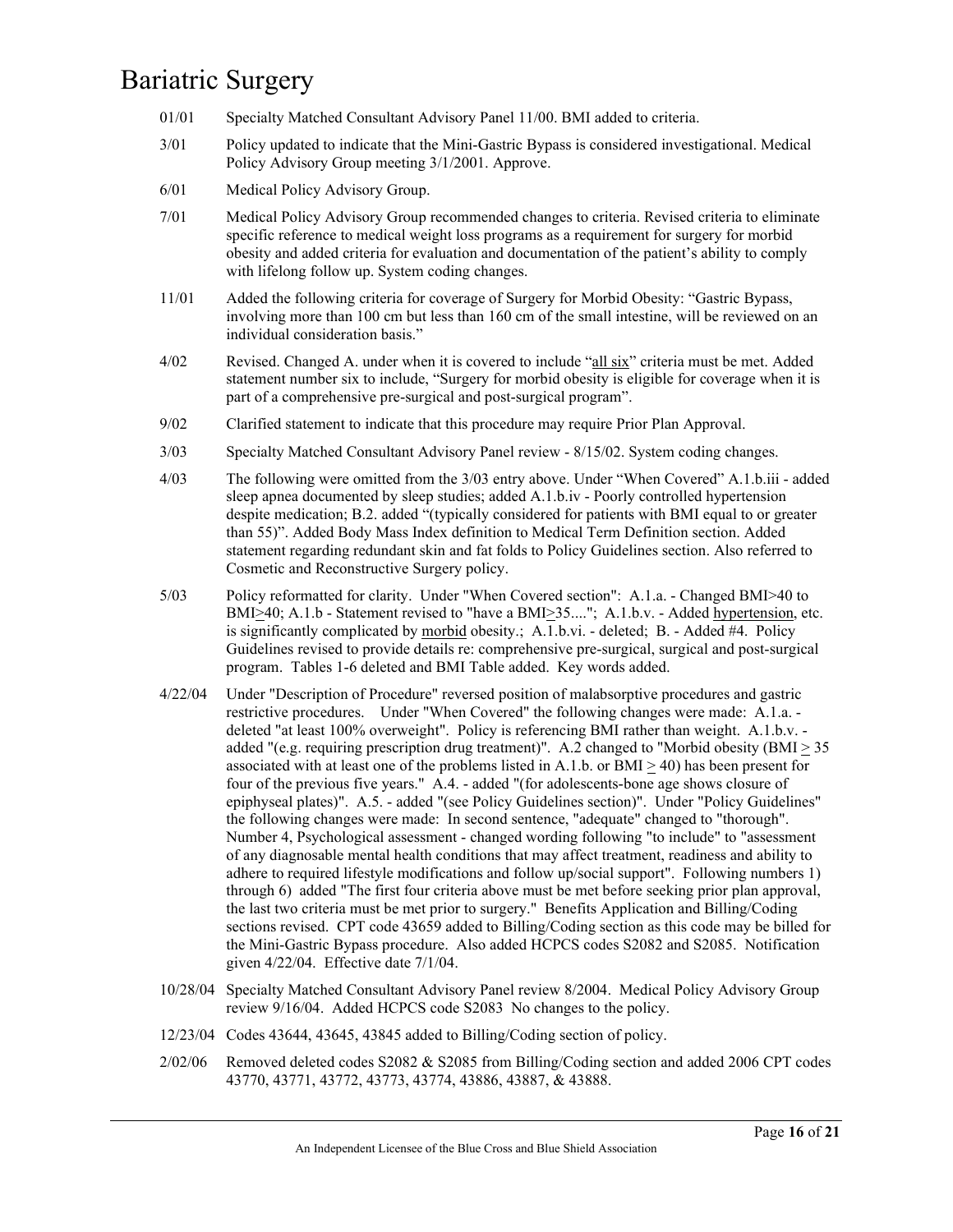- 11/13/06 Description section revised to include detailed description of surgical procedures for morbid obesity. When covered section revisions: Removed B.3. Vertical-banded gastric partition (also called vertical banded gastroplasty); Added C. Reoperation and Surgical Revision which includes the most common complications/conditions/diagnoses for which reoperation or surgical revisions are performed. When not covered section revisions: Added 2.f. Sleeve gastrectomy, either as the sole procedure or as one step in a staged procedure; 2.g. Gastric bypass using a Billroth II type of anastomosis, popularized as the mini-gastric bypass (this replaced the previous wording re: mini-gastric bypass which was removed); 2.h. Gastric electrical stimulation; 2.i. Garren-Edwards Gastric Bubble (aka, intra-gastric balloon); 2.j. Roux-en-Y is not indicated for a failed Nissen Fundoplasty unless the patient meets the other criteria for surgery for morbid obesity; 3. Vertical-banded gastroplasty was once the most common type of gastric restrictive procedure performed in the U.S., but has fallen out of favor due to a high reoperation rate. Therefore, vertical-banded gastroplasty is no longer a standard of care and is therefore considered not medically necessary. Reference sources and medical terms added. Notification given 11/13/06. Effective date 1/17/07. (pmo)
- 1/29/07 Covered and non-covered criteria added for adjustable gastric banding. Reference source added. (pmo)
- 2/12/07 Added the following to When covered section: B.4 Biliopancreatic bypass with or without duodenal switch may be considered on an individual consideration basis for patients with a BMI>50. This was inadvertently deleted during the 1/29/07 revisions. (pmo)
- 6/4/07 Reference source added. (pmo)
- 10/6/08 "When Covered" section revisions:

Section A: Criteria for *Adults*....A.1.b. have a BMI > 35 associated with at least **one** *or more* of the following problems *which are generally expected to be improved, curtailed or reversed by surgical treatment:* Revisions under A.1.b: ii The obesity causes incapacitating *pain and limitation of motion in any weight-bearing joint or the lumbosacral spine* documented *by physical examination in association with radiologic findings showing degenerative osteoarthritis;* iii. There is significant respiratory insufficiency *as evidenced by pCO2 > 50 mmHg, hypoxemia at rest, as evidenced by pO2 < 55 mmHg on room air; FEV1/FVC < 65%, or DLCO < 60% (e.g., Obesity Hypoventilation Syndrome);* **iv**. Clinically significant obstructive sleep apnea (i.e., Patient meets criteria for treatment of obstructive sleep apnea set forth in policy number OTH8138, titled Sleep Apnea and Breathing Related Sleep Disorders in Adults); **v.** Type 2 diabetes mellitus; **vi.** Documented coronary artery disease; **vii.** Cardiomyopathy; **viii**. Heart failure; **ix**.Gastroesophageal reflux disease with secondary asthma or erosive esophagitis not controlled despite maximum dosages of proton pump inhibitors; **x.** Pseudotumor cerebri; **xi**. Patient has at least one of the following: Medically refractory hypertension (blood pressure > 140 mmHg systolic and/or > 90 mmHg diastolic measured with appropriate size cuff) that has not responded to medical management including at least two (2) anti-hypertensive drugs at maximum tolerated dosages; First degree relative with premature ( $age < 50$ ) cardiovascular disease; Hypercholesterolemia > 240 mg/dL or hypertriglyceridemia > 400 mg/dL or low density lipoprotein (LDL)  $\geq$ 160 mg/dL or high density lipoprotein (HDL) < 40 mg/dL; despite appropriate medical therapy defined as at least one appropriate drug at maximum dosage; Metabolic syndrome; Pulmonary hypertension. A.4. has been deleted "Patient has achieved full growth (for adolescents bone age shows closure of epiphyseal plates.

Section B. is now "Criteria for Adolescents < 18 years of age: Coverage for adolescents under 18 years of age may be provided only in a covered clinical trial offering a multidisciplinary team approach capable of managing the unique challenges posed by the adolescent age group. For the purpose of this policy, severe adolescent morbid obesity is considered a life threatening condition. Refer to Clinical Trial policy (MED1093) for other criteria a covered clinical trial must meet.

Section C. is now "Surgical Procedures" (changed from B. to C.). C.1. Will now be "Short limb Roux-en-Y" (moved from end to beginning of C.1); C.2. Will now be "Long limb Roux-en-Y"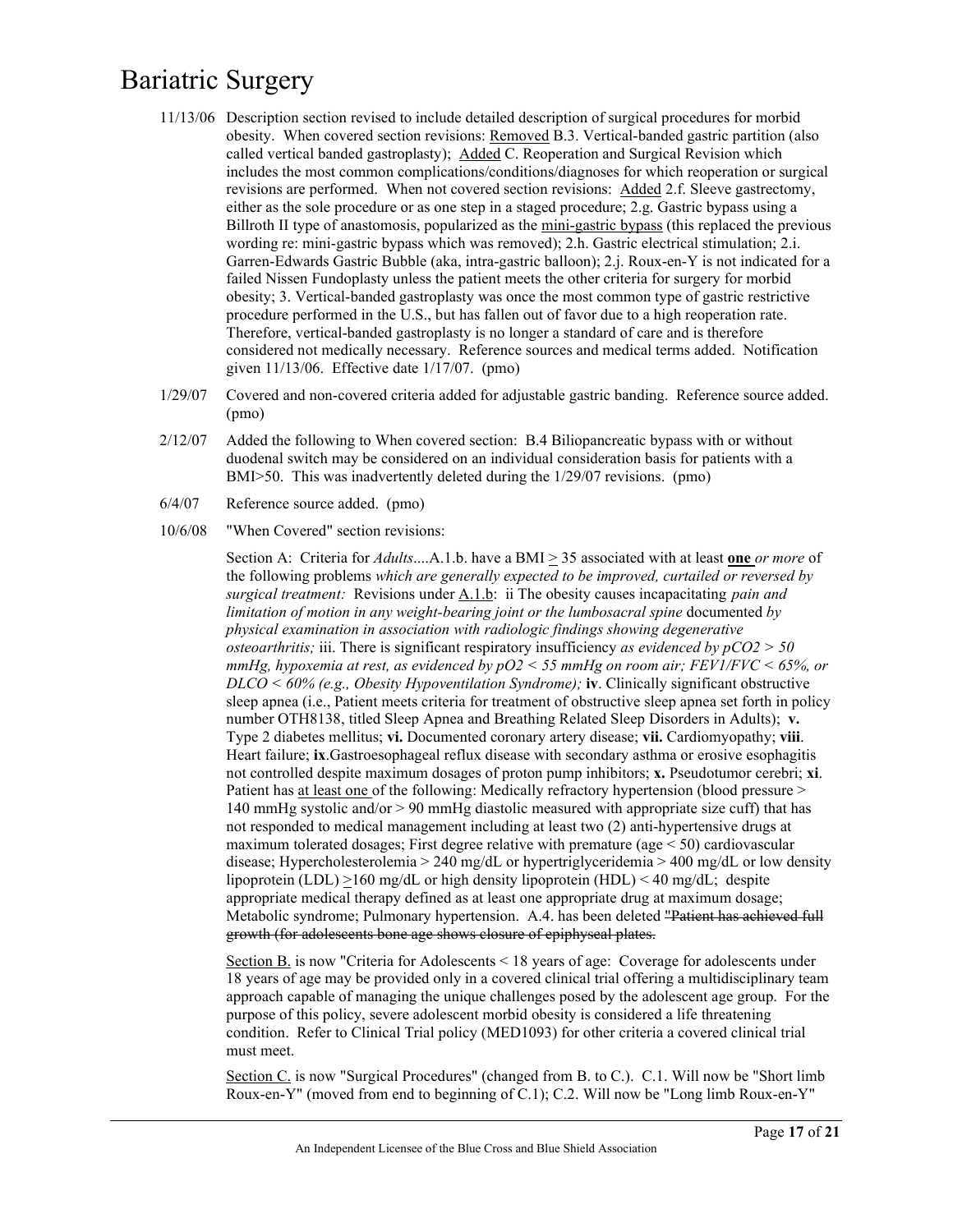(moved from end to beginning of C.2); Deleted C.3.b. BMI <50 (Patients with BMI >50 need a procedure to achieve greater weight loss. Thus the use of adjustable gastric banding, which results in less weight loss, should be most useful as one of the procedures used for patients with  $BMI < 50$ .)

Section D. is now Surgical Revision (changed from C. to D. and deleted "Reoperation and"; D.2.o. Deleted "Disrupted staple line provided there has been prior weight loss". D.2.o. is now *"Intractable ulcer".* 

"When Not Covered" section revisions:

2.d. Adjustable Gastric Banding: Deleted  $d$ .ii. in patients with a BMI $\geq$ 50. Added 2.k. *"Endoscopic procedures (e.g., insertion of the StomaphyX<sup>TM</sup> device) to treat weight gain after* bariatric surgery to remedy large gastric stoma or large gastric pouches."

"Policy Guidelines" section revisions:

# 3 now reads "*Within 12 months prior to surgery, a thorough nutritional evaluation by a physician or registered dietician experienced in the issues of bariatric surgery, who has had a meaningful conversation with the individual regarding the dietary and lifestyle changes required to ensure a successful outcome over time."*

*#4 now reads "Evaluation by a licensed psychologist or psychiatrist that documents the absence of significant psychopathology that can limit* the patient's understanding of the procedure or the ability to comply with medical/surgical recommendations and to adhere to required lifestyle modifications and follow up/social support. *Psychologist/Psychiatrist must document the patient's suitability for the proposed bariatric surgery and the lifetime commitment required for a successful outcome.*

*#5 now reads "Appropriate* medical work up may include a chest x-ray, upper gastrointestinal series, *endoscopy*, appropriate pre-op labs and ECG. *A complete physical examination by the attending surgeon and an assessment of thyroid levels is required.* If the patient has comorbid conditions (e.g. diabetes or cardiovascular disease) the patient must be capable of undergoing the procedure.

Statement under #6 now reads "*The first five criteria must be met before seeking prior plan approval, the sixth must be met prior to surgery."*

Other:

Description section revised. Medical term definitions and Reference sources added.

Notification given 10/6/08. Effective date 1/5/2009. (pmo)

- $3/2/09$  A.2. under "When Covered" section revised as follows: "Morbid obesity (BMI  $\geq$  35 associated with at least one of the problems listed in A.1.b. or  $BMI \geq 40$ ) has been present for *at least the previous two* four of the previous five years;" (pmo)
- 1/5/10 Policy reformatted. CPT code 43775 effective January 1, 2010 added to Billing/Coding section. System Application Guidelines not updated due to conversion to the QMP real time database. (pmo)
- 4/27/10 Description section updated to include information regarding endoluminal bariatric procedures. Revised criteria for Revision Bariatric Surgery in the When Covered section. In the When Not Section, statement regarding Sleeve Gastrectomy revised to read: [it is not covered] either as a stand-alone procedure or as the first step in a planned staged procedure for high-risk, superobese patients. Also added the statement: Surgery for Morbid Obesity [is not covered] As a cure for type 2 diabetes mellitus. Added "licensed clinical social worker" to the Policy Guidelines section. Notification given 4/27/2010 for effective date 8/3/2010. (adn)
- 12/21/10 Specialty Matched Consultant Advisory Panel review meeting 11/29/10. Policy accepted as written. (adn)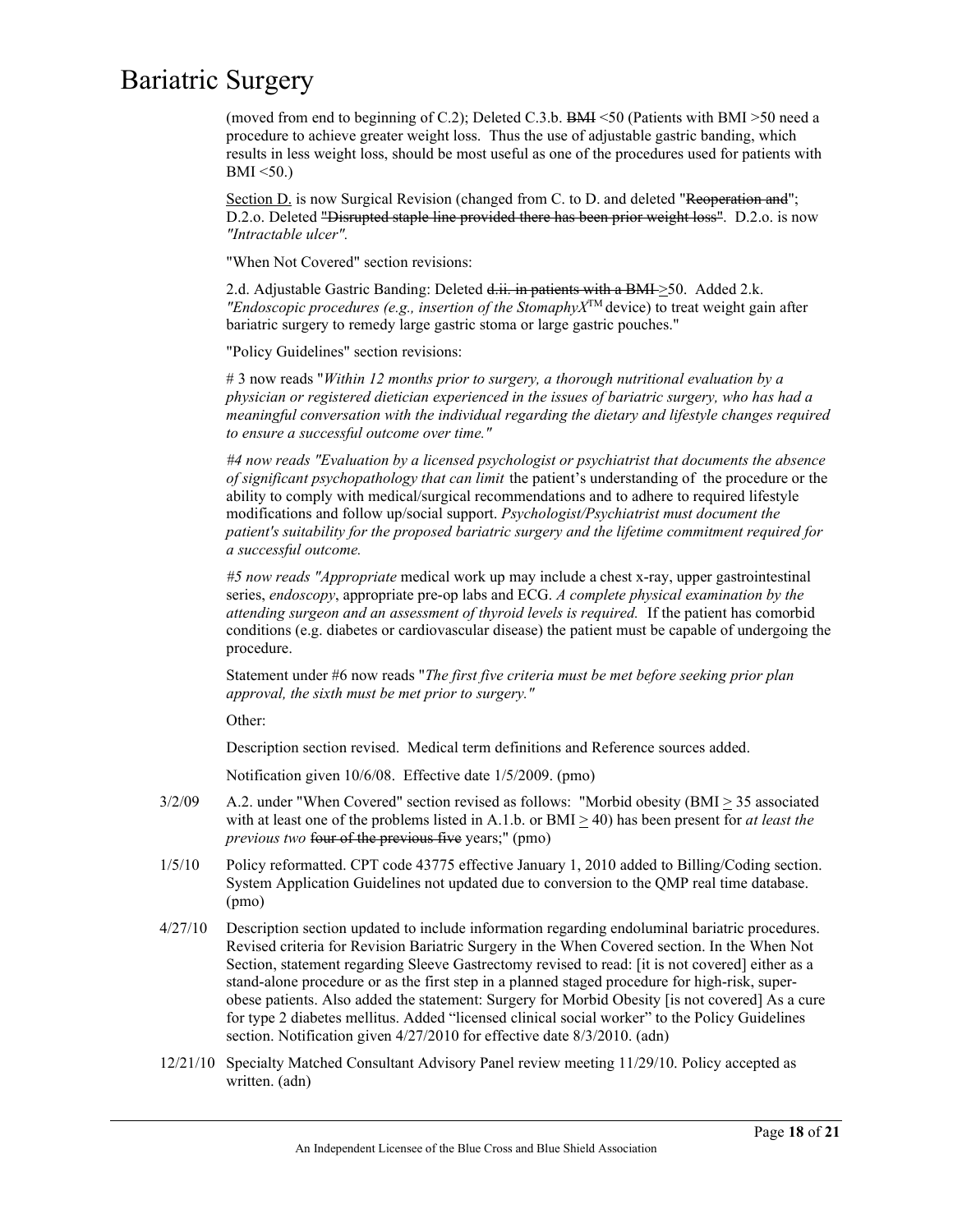- 7/1/2011 Policy updated. New indication for "Sleeve gastrectomy" added to the list in Item III in the When Surgery for Morbid Obesity Is Covered section. The reference to sleeve gastrectomy, item 2.f. in the Not Covered section, was deleted. (adn)
- 5/29/12 Specialty Matched Consultant Advisory Panel 5/16/12. No change to policy statement. (sk)
- 11/13/12 Reference added. Description Section updated with information about type II diabetes mellitus following bariatric surgery. Added Related Policy. Criteria for Adolescents revised. Policy Guidelines updated to include information on Adolescents. Medical Director review. (sk)
- 12/11/12 Added "Two-stage bariatric surgery procedures (e.g., sleeve gastrectomy as initial procedure followed by biliopancreatic diversion at a later time)" to the When Surgery for Morbid Obesity is Not Covered section. Added information related to 2-stage bariatric surgery procedures to the Policy Guidelines section. Notification given 12/11/12. Policy effective 3/12/13. (sk)
- 7/1/13 Medical Director review. Removed the following statement from the When Covered section "Morbid obesity (BMI > 35 associated with at least one of the problems listed in A.2. or BMI > 40) has been present for at least the previous two years". Clarified Revision Bariatric Surgery criteria in Section IV. Added "erosion" and "and band slippage that cannot be corrected with manipulation or adjustments" to the statement in IV.A. Added "or dilation proximal to an adjustable gastric band" to IV.B. Deleted "and the patients still meets criteria (BMI) for bariatric surgery" in IV.B. Under the When Not Covered section deleted the following statement; "If it is determined that the surgery for morbid obesity is not medically necessary or investigational, and the gallbladder is removed during the same operative session, the removal of the gallbladder would not be covered.". Clarified General Criteria for Adults and Adolescents in the Policy Guidelines. Statements added to clarify guideline; "Patients with a BMI greater than or equal to 50 kg/m<sup>2</sup> need a bariatric procedure to achieve greater weight loss. Thus, use of adjustable gastric banding, which results in less weight loss, should be most useful as one of the procedures used for patients with BMI less than 50 kg/m<sup>2</sup>. Malabsorptive procedures, although they produce more dramatic weight loss, potentially result in nutritional complications, and the risks and benefits of these procedures must be carefully weighed in light of the treatment goals for each patient." and "Patients who undergo adjustable gastric banding and fail to achieve weight loss must show evidence of post-operative compliance with diet and regular bariatric visits prior to consideration of a second bariatric procedure." Updated the paragraph that begins with the US. Food and Drug Administration (FDA) premarket approval statement for the LAP-Band. (sk/btw)
- 7/1/13 Added the following to the General Criteria for Adults and Adolescents in the Policy Guidelines section; "5. To determine whether or not patients have responded to conservative measures for weight reduction, patients must have been active participants in non-surgical weight reduction programs that include frequent, e.g., monthly, documentation of weight, dietary regimen, and exercise, for at least 6 months prior to consideration for bariatric surgery. These conservative attempts must be reviewed by the practitioner seeking approval for the surgical procedure." Notification given 7/1/2013, policy effective 9/10/2013. (btw)
- 7/15/14 References added. Specialty Matched Consultant Advisory Panel review 5/14/2014. Coverage criteria for long limb Roux-en-Y and biliopancreatic bypass with duodenal switch added to When Covered section. Under Revision Bariatric Surgery in When Covered section, additional criteria added at C. Under When Not Covered section, removed biliopancreatic bypass and Roux-en-Y for failed Nissen Fundoplasty from list. Added "Laparoscopic gastric plication (laparoscopic greater curvature plication [LGCP]) with or without gastric banding" to When Not Covered section. Clarification added to nutritional evaluation guidelines. Requirement that patient be an active participant in non-surgical weight reduction program for at least 6 months prior to surgery removed. (sk)
- 2/10/15 Information on laparascopic gastric plication added to Description section. Reference added. No change to Policy statement. (sk)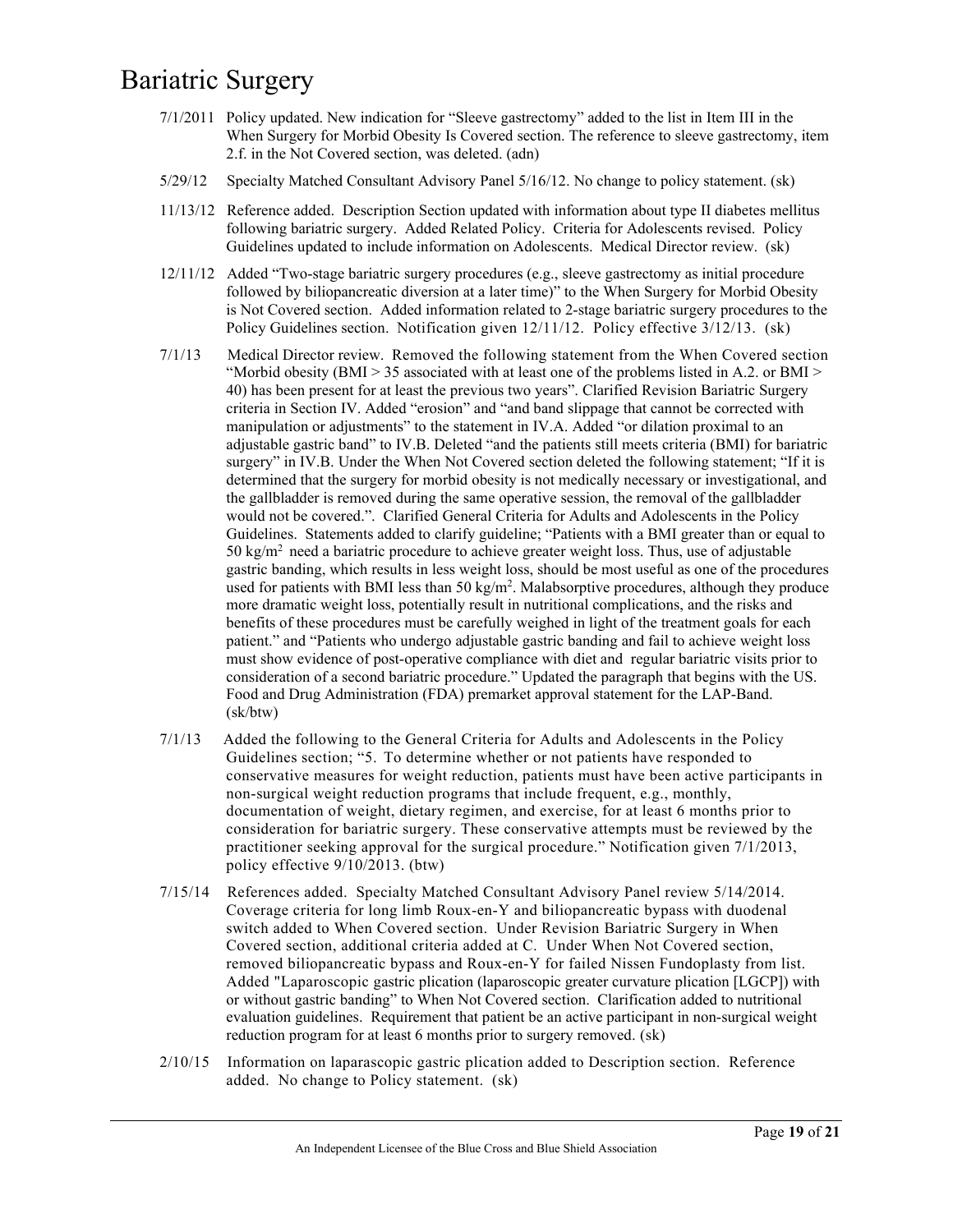- 3/10/15 Outdated hyperlink updated under Policy Guidelines #3. (sk)
- 7/1/15 Specialty Matched Consultant Advisory Panel review 5/27/15. (sk)
- 12/30/15 References added. Vagal nerve blocking therapy added to When Not Covered section. Notification given 12/30/2015 for policy effective date 2/29/2016. (sk)
- 4/1/16 References added. Policy Guidelines updated. Single anastomosis duodenoileal bypass with sleeve gastrectomy added to list of investigational procedures. Code 44202 added to Billing/Coding section. (sk)
- 7/1/16 Specialty Matched Consultant Advisory Panel review 5/25/2016. Reference added. Information regarding the AspireAssist® device added to Description section. Surgically-placed gastric tubes intended to drain a portion of the stomach contents added to When Not Covered section. (sk)
- 7/26/16 Added codes 47379 and 49329 to Billing/Coding section. Policy noticed 7/26/2016 for effective date 9/30/2016. (sk)
- 10/25/16 Specialty Matched Consultant Advisory Panel review 11/2016. Under Benefits Application section, added statements "Benefits are provided for surgical treatment of morbid obesity (bariatric surgery) if the individual has a BMI  $\geq$  40 or BMI  $\geq$  and has a significant comorbid condition including but not limited to diabetes mellitus, hypertension, sleep apnea, hyperlipidemia, severe osteoarthritis, metabolic syndrome, NASH etc., and has demonstrated evidence of attempts to lose weight through non-surgical means. These methods include follow up with medical provider for weight related comorbid conditions, and/or behavioral counseling, and/or nutritional counseling and/or physical activity through a professional qualified to provide these services or through a proprietary weight loss program. Please refer to the section below "When Surgery for Morbid Obesity is covered" and "Policy Guidelines" for detailed medical necessity criteria. "Judgement regarding the scope, depth, and adequacy of pre-surgical treatment during the 12 months prior to surgery is at the discretion of the multidisciplinary weight loss surgery team, and BCBSNC does not specify the content of the treatment.." Notification given 10/25/2016 for policy effective date 1/1/2017. (sk)
- 6/30/17 References added. Vagal nerve changed to vagus nerve throughout policy. Extensive wording changes to When Surgery for Morbid Obesity is Not Covered section. Policy Guidelines extensively updated. No changes to Policy intent. Specialty Matched Consultant Advisory Panel review 5/31/2017. (sk)
- 1/26/18 Medical Director review. When Not Covered section revised to a list format for additional clarity. Natural Orifice Transluminal Endoscopic Surgery added to list. (sk)
- 6/29/18 References added. Policy Guidelines updated. Endocrine Society published recommendations updated. Specialty Matched Consultant Advisory Panel review 5/23/2018. (sk)
- 7/1/19 References added. Regulatory Status updated. Policy Guidelines updated. Specialty Matched Consultant Advisory Panel review 6/28/2019. (sk)
- 7/1/19 Added the following to the Billing/Coding section: "Hernia repair (43280, 43281, 43332, 43334, 43336) is considered an incidental procedure when performed during the same operative session as bariatric surgery (43644, 43645, 43770, 43775, 43842, 43843, 43845, 43846, 43847). Modifiers 58, 59, 78 and 79 (or XE, XS, XP, XU) will not allow additional payment when appended to these codes. An incidental procedure is not eligible for separate reimbursement. See also corporate medical policy "Bundling Guidelines". Notification given 7/1/2019 for policy effective date 8/30/2019. (sk)
- 12/10/19 Benefit language revised to remove requirement of one year conservative medical management prior to bariatric surgery. Title of policy changed to "Bariatric Surgery". (sk)
- 6/23/20 References added. Specialty Matched Consultant Advisory Panel review 5/20/2020. (sk)